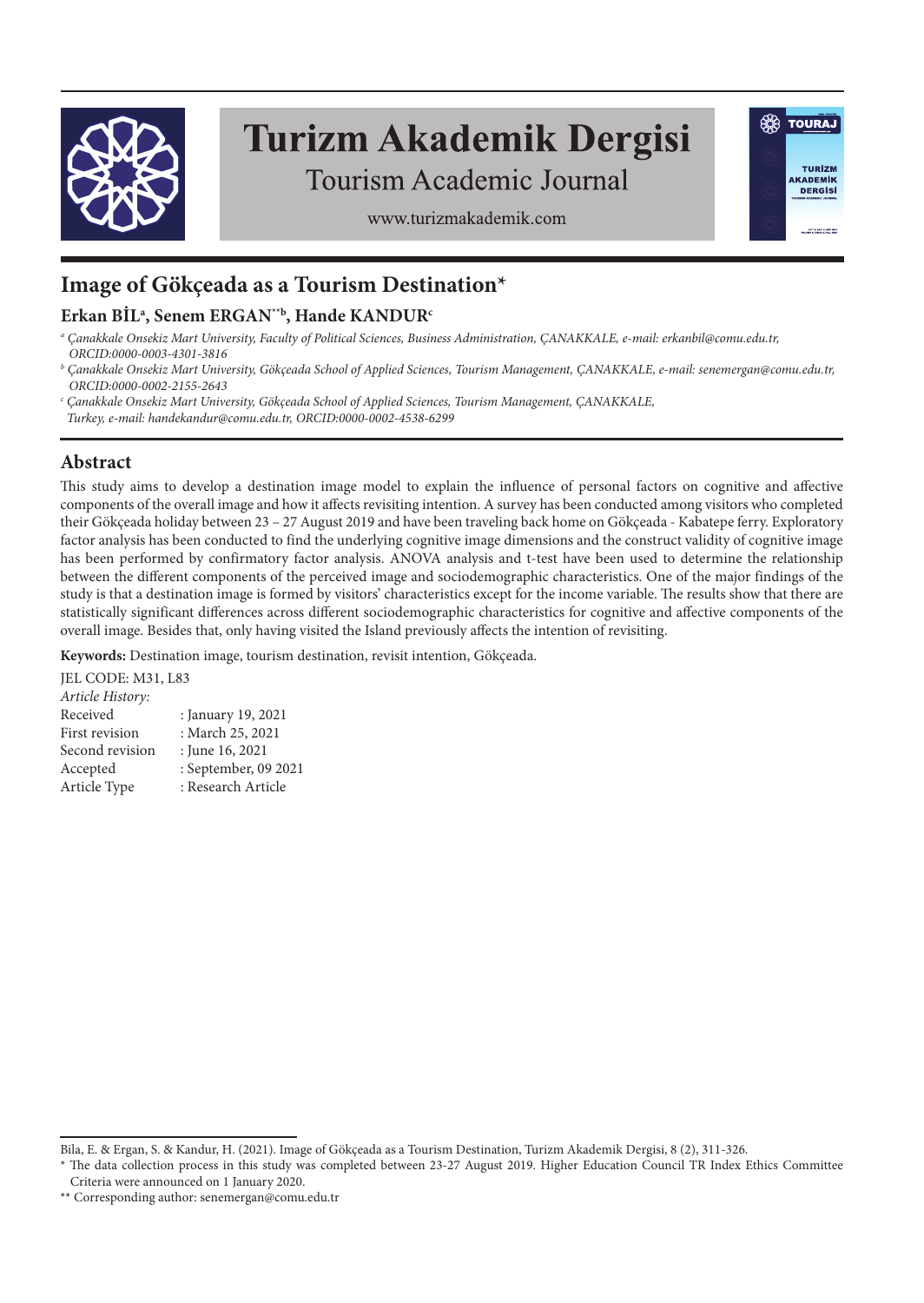### **INTRODUCTION**

One of the most important elements for presenting a product is the positioning and positioning takes place with a well-constructed image. The fundamental purpose is to create a positive perception in the minds of the target group through the image. Creating and managing a suitable image has a critical importance for effective positioning and marketing strategy (Ecthner & Ritchie, 1993). Image is the set of meanings wherein the consumers define and remember a production, and associate themselves with it(Chon, 1990:4). The image occurs as a result of the interaction between the thoughts and value judgments of the majority of the target group concerning that product (Aaker & Keller, 1990; Vatan & Zengin, 2019), their beliefs, feelings, expectations, and impressions (Yüce & Samsa, 2019; Chon, 1990). Therefore, the same image does not form in the mind of every consumer about a product. While a positive image forms in the mind of some consumers about a product, this image is negative for some consumers. This situation is also valid for destinations. With a quite simple definition, a destination is a place where people opted to spend their money, where they previously visited and return for a revisit, or where they will newly experience (Kenyon & Bodet, 2018).

The fact that the destinations are a touristic product demonstrate that the image is important and required. It has become necessary to create a destination image that is strong, different, and standing out, to create the intention of visiting in the potential visitors or of revisiting in the existing visitors and to compete with other destinations. It cannot be expected that all the visitors who choose a destination have the same image of the destination. For example, Gökçeada is a destination that includes many features. It has many attractive elements such as sea, air, bays, goats, thyme, and water sports. While the image of the Island will be positive for a visitor who comes to the Island for seaside activities, the image of the Island will be negative for a visitor who expects lively nightlife. Therefore, the people who will be marketing the destination should know the target group very well and carry out a promotional activity that will reveal the attraction elements of the destination.

In terms of destination marketing, creating a good destination image is a very important issue. Because destination image has an impact on the supply and demand sides of marketing. Therefore, it constitutes an important part of tourism development (Molina et al., 2010). Additionally, destination image creates reasons for visitors to choose and/or revisit the destination, creates anticipation about the destination, improves destination loyalty, and influences the visitor's recommendation to other people and their satisfaction level (Chen & Tsai, 2007; Govers & Kumar, 2007; Choi, Tkachenko & Sil, 2011; Qu et al., 2011; Kim, et al., 2012; Pandza Bajs, 2013; Zhang et al., 2014; Tosun et al., 2015; Melo et al., 2017).

The main objective of this study is to examine the destination image of Gökçeada as a tourism destination and revisit the intention of tourists. Specifically, this study aims (1) to examine the characteristics of Gökçeada and (2) to determine the influence of personal factors on cognitive and affective components of the overall image, and (3) to examine how personal factors affect the intention to revisit. This research proposes an empirical study that aims at developing and validating a model for identifying factors affecting destination image and revisit intention. In the first part of this study, conceptual information related to the destination image is given. In the remainder of this study, the empirical results are presented and then the findings are discussed.

#### **LITERATURE REVIEW**

#### **Gökçeada as aTourism Destination**

Gökçeada, which is frequently mentioned in the mythology, is a Northern Aegean Island that has hosted the oldest civilizations of the world where different cultures and religions meet. Being the biggest island of Turkey, Gökçeada is also located in the farthest west of Turkey. Transportation to the Island is carried out only by sea. The number of ferries that board from Kabatepe Port increases in the summer months depending on the number of visitors. There is an airport which is not been in service since 2015 (Gökçeada Municipality, 2020).

There are ten villages on the island, apart from the city center. In some of these villages mostly the citizens of Greek origin reside. Since the Island has had a multi-cultural structure throughout history, various praying places belong to different religions within its body. Mosques, churches, and monasteries are visited by travelers. Each year between 14 – 16 August, Greek citizens organize Mother Marry Fair, and entertainment is held in Tepeköy on the 15th of August. Both Turkish and Greek visitors rush to the Island, particularly on these dates. In addition to temples, the places where travelers visit include the sepulchers, laundries, Scythians Forest, Yeni Bademli Tumulus. Gökçeada is an attractive destination not only for its historical places but also for its natural beauties. Natural beauties such as Salt Lake, Kaşkaval Foreland, Marmaros Waterfall are frequently visited by visitors who arrive on the Island. Besides, Gökçeada Underwater Park, which hosts rich fish beds as well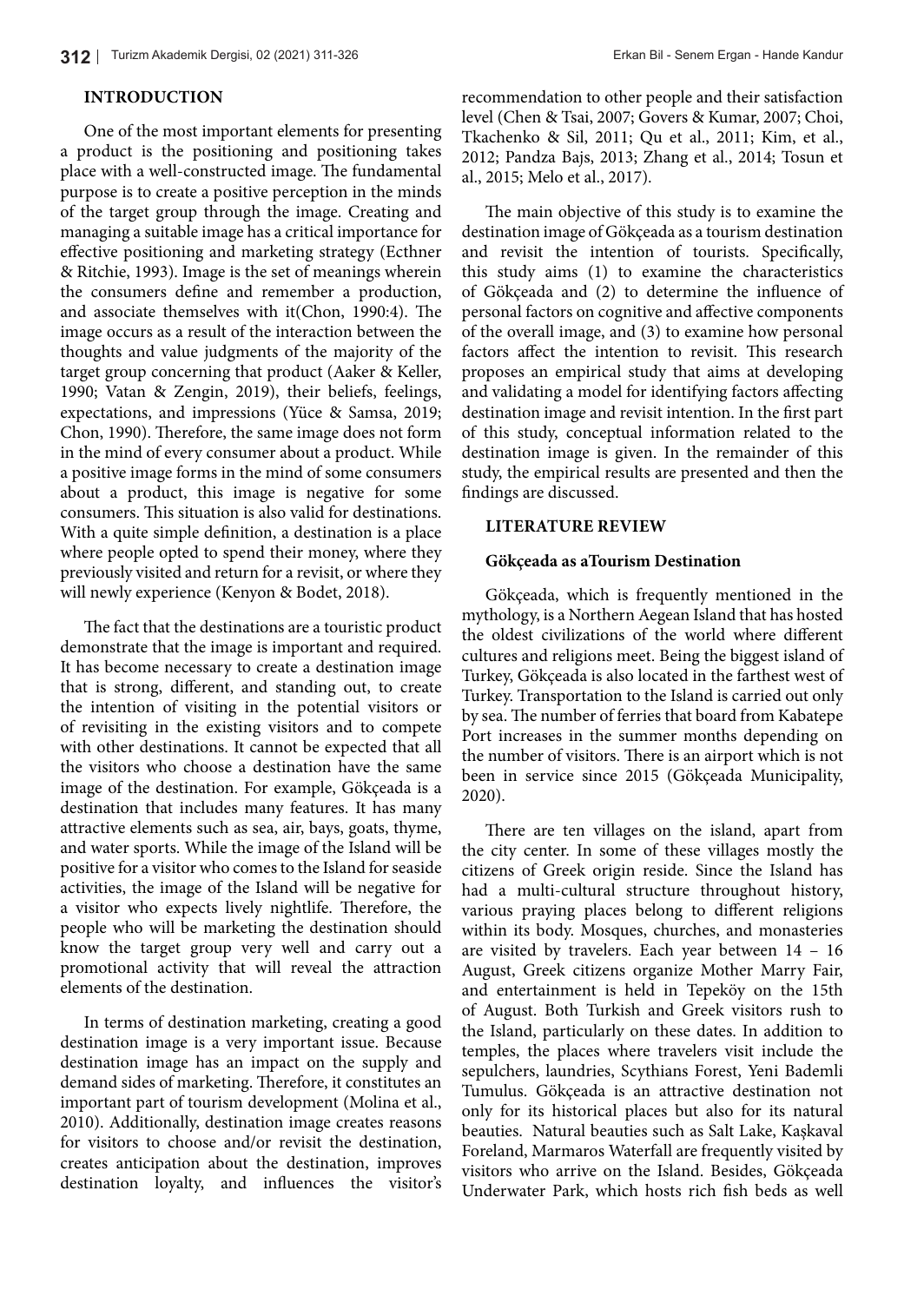as many sea organisms including the Mediterranean Seal, and which has entrances of underwater caves inside, is the first and only underwater park of Turkey (Gökçeada Municipality, 2020). The Island, which is the top destination for those who like camping, is also an important destination for local and foreign visitors who are interested in water sports. Aydıncık (Kefalos) Beach, which receives intense winds due to its geographical location, is a place frequently visited by Bulgarian surfers. Windsurf, kitesurf and diving are among the most favorite sports of the island. There are 5 surface water sports parkour areas and 10 underwater sports areas situated in Gökçeada (Çanakkale Directorate of Culture and Tourism, 2021b).

According to the data for the year 2020 in Gökçeada, the number of accommodation facilities with a municipality certificate is a total of 62. The 18 of those are hotels and 44 of them are hostels. As for the facilities with a tourism operation certificate, there are 12 of them in total. Out of all these facilities, 6 of them are hostels, 5 of them are 3-star hotels and 1 of them is specially certified. In table 1, the entry and overnight stay data of domestic and foreign tourists to those facilities with tourism operation certificate is shown. (Çanakkale Directorate of Culture and Tourism, 2021a).

**Table 1.** Entrance and Overnight Stay Data of Facilities with Tourism Operating License (2020)

|                  | <b>Entrance</b> | <b>Overnight Stay</b> |
|------------------|-----------------|-----------------------|
| Domestic Tourist | 7.534           | 10.567                |
| Foreign Tourist  | 704             | 1.824                 |
| Total            | 8.238           | 12.391                |

**Source.** Çanakkale Directorate of Culture and Tourism (2021a)

farming activities on the island, animal breeding, honey Gökçeada received the title of Cittaslow in 2011 (Cittaslow Turkey, 2011). Gökçeada is characterized as being the first Cittaslow Island in the world due to its characteristics such as being the center of organic agriculture, hosting a multi-cultural life on it, having an undistorted nature, and eco-gastronomic richness (Bucak & Turan, 2016). Within the context of organic breeding, olive growing, winemaking, and grape growing are carried out (Andarabi & Tunç Hassan, 2017).

#### **Destination Image**

Within the context of travel and tourism, the sum of a very complex structure because some factors such The destination selection process of tourists has as budget, leisure time, season, and image affect the choice of the destination (Sirakaya & Woodside, 2005; Bornhorst, Ritchie & Sheehan, 2010; Melo et al., 2017). beliefs, opinions, impressions, and expectations that

a visitor has about a tourism destination constitutes the destination image (Ecthner & Ritchie, 1993). A destination image could not only be constituted by previous experiences and visits, but also by various information resources including advertisement and promotion, travel agencies, airline companies, tour operators, news resources, magazines, books, films, e-mails, social media, and interviews with other people. For example, whereas the number of those who visited the Wallace Memorial (Scotland) increased by 300% after the showing of the film Braveheart, there was an increase of 40% in the number of American visitors who visited Normandie (France) after the film "Saving Private Ryan". The increase of demand towards these destinations affected their image (Şahbaz & Kılıçlar, 2009). In addition to these, the personal characteristics of the individual could also create the destination image. For example, demographic characteristics such as the age and sex of the individual, educational level, social class, belief, political trends, and other demographic characteristics could also affect the destination image (Baloglu & McCleary, 1999; Beerli & Martin, 2004; Severt & Hahm, 2020). The political conflicts in the region could also affect the destination image. For example, it is known that the clashes that broke out on Tiananmen Square where the killing of thousands of civilians in 1989 was protested, leading to a significant fall in the tourism of People's Republic of China, and also affected the destination image negatively. A similar case is observed in Jerusalem, which is known as one of the oldest and religious cities in the world. Jerusalem is the main subject of the Israel – Palestine conflict. Despite being a tourism destination for many people, the terror threat is a part of the daily life in the city and for that reason, tourism activities and its image have been affected negatively in the region (Severt & Hahm, 2020). The motivation of tourists is one of the most important factors that affect the destination image. Motivations also effect the destination's image before and after the visit. Besides, the image occurs concerning the motivations, either consciously or unconsciously, in the process of selecting the destination. For example, Mayo and Jarvis (1981) indicated in a study they have conducted that the psychological motivations affected the destination image.

organic and induced. Whereas organic image occurs through real visits, the induced image occurs before the Destination image occurs in two forms, being real visit takes place (transmitted from Gunn (1972) by Severt & Halm, 2020). Organic image stems from the general knowledge about a place and usually, it can't be controlled by target marketers. An induced image is a modified image based on the organic image. It's a result of being exposed to advertisements and guidebooks related to the destination. (Wang et al., 2014).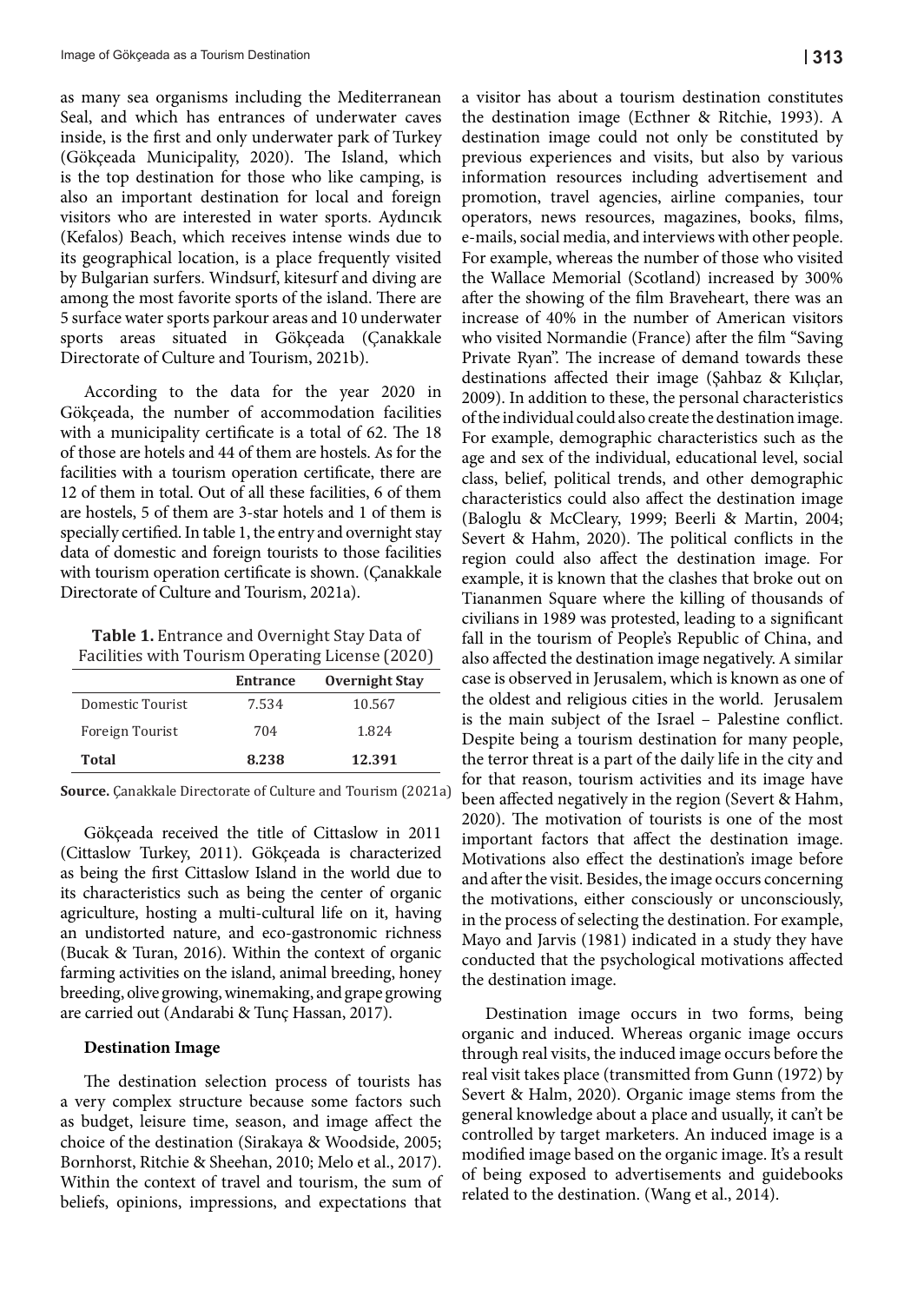Many authors in the literature have embraced a twodimensional model of destination image that includes cognitive and affective image components (Baloglu & Brinberg, 1997; Dobni & Zinkhan, 1990). Yet according to some researchers, this model neglects the overall evaluation of a destination and therefore they preferred a three-dimensional approach consisting of cognitive, sensorial, and overall image (Baloglu & McCleary, 1999; Beerli & Martín, 2004; Stern & Krakover, 1993). Baloglu & McCleary (1999) have addressed the destination image as a structure consisting of an individual's mental representation of knowledge (beliefs), emotions, and worldwide impressions about a destination. According to Baloglu & McCleary (1999), researchers from various disciplines and fields agree that the structure of an image has both cognitive and emotional evaluations. Whereas cognitive image refers to beliefs and knowledge on the characteristics of a destination, the affective image means the feelings against a destination. Cognitive image is based on the tangible features of the destination. Cognitive image is all the knowledge, perceptions, and beliefs which potential travelers have about a destination. It's a sign of one's intention to strengthen one's relationship with a destination and an important source of information for one's possible future behavior. Affective image refers to the emotional reaction of a person toward a destination. Affective image is the first stage of the reaction to a destination and this reaction influences the subsequent behavior towards the destination. The cognitive image includes the quality of factors such as experience (cleanliness, quality of infrastructure, suitable accommodations), attractions (cultural, historical, natural), and value/environment (value for money, unpolluted environment). The affective image consists of senses such as excitement, boredom, pleasure, relaxation, etc. The overall image of a place occurs as a result of both cognitive and emotional evaluations about that place (Baloglu & McCleary, 1999; Hosany et al., 2007; Tosun et al., 2015; Suharanto et al., 2018).

As an alternative to these approaches, Gartner (1994) argues that destination image is a threedimensional concept that is completely different from each other but hierarchically related: cognitive, emotional, and conative. Since the conative image component is the active component, it is also called behavioral intentions. Actions include an individual's actual behavior or intention to revisit, recommend the destination to others, or spread positive word of mouth (WOM). Conative image depends on the image developed in the cognitive stage and evaluated in the affective stage (Basaran, 2016; Gartner, 1994).

Whereas the destination image has an effect on the purchasing decision of the tourist before the travel, the time and experience enjoyed at the destination are considered to effect on the post-travel behavior of the tourist as well as the revisit intention (Chen & Tsai, 2007). Destination marketers should give the image which they intend to revive in the eyes of the group who are targeted to visit the destination through correct communication tools used at the correct time and correct place. This ensures establishing effective communication with the target group (Vatan & Zengin, 2019). There are studies in the literature which have analyzed the relationship between the destination image and visit intention. Yang et al. (2009) have interviewed people living in Chongwing (China) to analyze the role of similarity/ familiarity in the decision-making process in tourism as well as the effect of cognitive and affective image on the intention of visiting, and their opinions have been learned by means of questionnaire method. It has been examined how their familiarity with Shanghai affects their perception of the destination. Results demonstrate that there is a positive relationship between destination image and visiting and that there is a positive relationship between destination image and the intention to visit. Xu et al. (2018) has interviewed 213 people living in Hong Kong in their work to determine the destination image of Taiwan. Whereas it has been revealed that the affective image is stronger compared to the cognitive image, it has been seen that the affective image plays a mediatory role in the relationship between cognitive image and behavioral intention. The authors have indicated that affective image is an important element of quality for the destinations.

It is a well-known fact that the destination image has an effect on the choice and perception of tourists about the destination. The image affects the selecting process of the destination of tourists, the postselection evaluation of the destination, and whether they will prefer the destination in the future or not. The destination image also affects tourists' behavioral intentions (Chi & Qu, 2008). According to Tasci and Gartner (2007), the image of a destination plays an effective role in consumer behaviors such as revisit intention and recommendation. Dick & Basu (1994) state that the destination image has a positive effect on consumers' attitudes and thus creates loyalty. The positive image formed as a result of the previous visits encourages individuals to want to visit a destination again and therefore overall destination image has a positive effect on tourist behavior, including choice of a destination and intention to revisit (Shafiee et al., 2016). For this reason, behavioral intentions have become a key strategic measure for evaluating the success of a tourism destination (Wang & Hsu, 2010).

Destination image affects all stages of tourists' consumer behavior. For this reason, the destination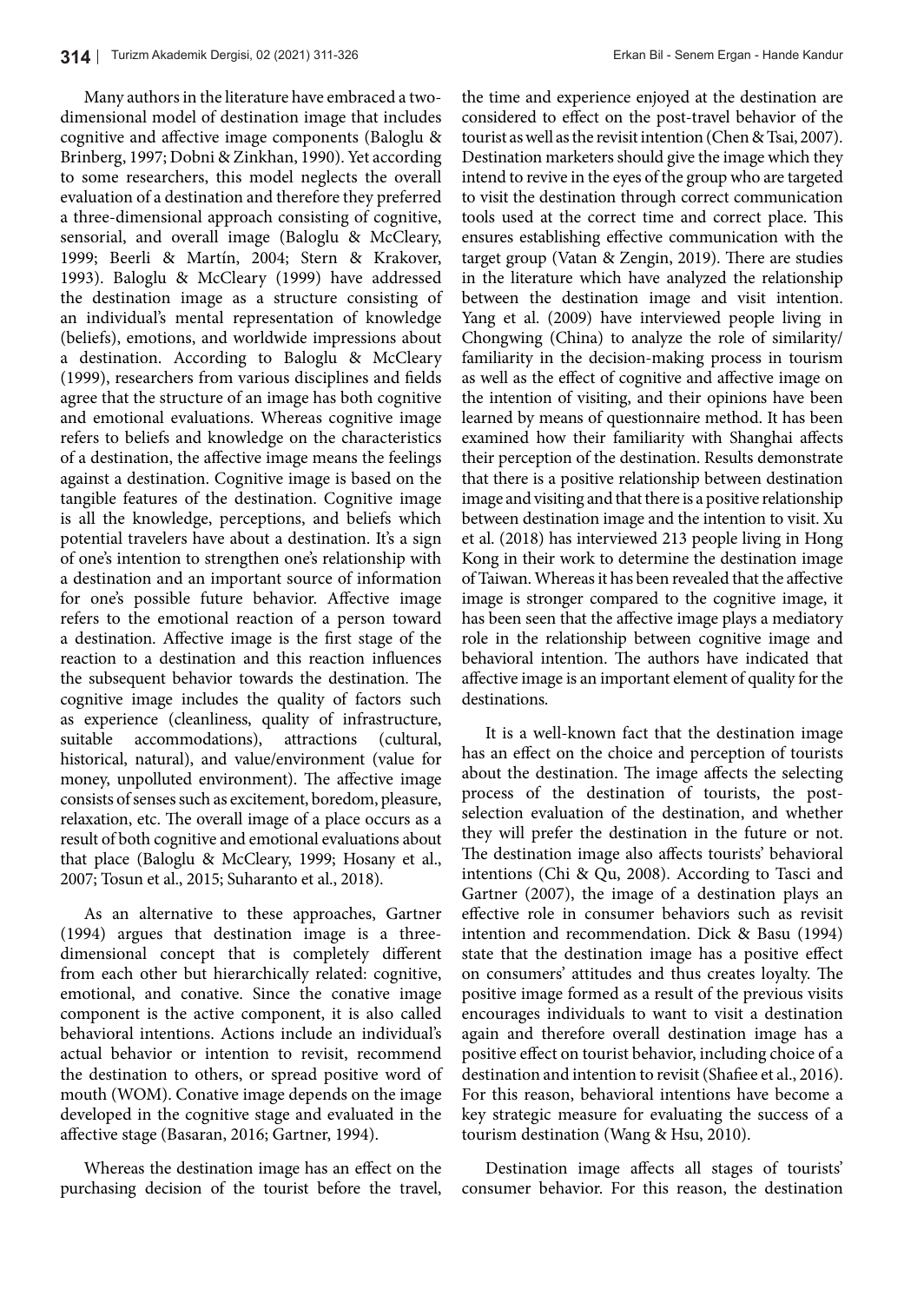image has convincing power. This power affects consumer behaviors not only during the selection of the destination, but also affects consumer behaviors at the destination and after leaving the destination. Accordingly, the researchers assert that the image affects the satisfaction level of tourists, their intention of visiting/revisiting the destinations, and their intention of recommending the destination to their relatives and **H<sub>1</sub>**: Gender significant State State of the destination to their relatives and  $\frac{H_1}{\sigma}$ . friends (Kim, Hallab & Kim, 2012; Pandza Bajs, 2013; and affective compone Zhang, Xiaoxiao, Cai & Lu, 2014; Munhurrun et al., 2015; Melo et al., 2017).

Different dimensions of the destination image are  $H_i$ : Education influenced by three main determinants that exist in the cognitive and a absence of actual visits or previous experience. Baloglu & McCleary (1999) suggest that the three factors **H**: Occupation si are composed of psychological factors (eg, values, motivations, and personality), social factors (eg, age, education, marital status, and others), and stimulative factors (eg, amount or type of information sources, previous experience, and channels of distribution).

of the socio-demographic characteristics of tourists on the process of creating a destination image in an online environment on the web. They have found that some socio-demographic characteristics influence the perception of destination image in an online environment.

**H**<sub>1</sub>: Gender significantly influences the cognitive and affective components of the overall image.

al., **H<sub>2</sub>**: Age significantly influences the cognitive and affective components of the overall image.

> **H<sub>3</sub>:** Education levels significantly influence the cognitive and affective components of the overall image.

> **H4 :** Occupation significantly influences the cognitive and affective components of the overall image.

> **H**<sub>2</sub>: Income significantly influences the cognitive and affective components of the overall image.



**Figure 1.** Research Model

Figure 1; the research model is shown there are many studies in the marketing and tourism literature on the effect of socio-demographic characteristics on the destination image. Baloglu (1997) has examined whether there are destination image differences for socio-demographic variables in the study with German tourists. In the study, it has been found that there is no significant difference between gender, income, and education groups but there are significant differences between marital status, age and occupation groups. Dündar & Güçer (2015) have examined the effect of socio-demographic characteristics on the destination image. For this purpose, they have chosen two sociodemographic characteristics; gender and nationality variables. The surveys that they have conducted with visitors from other countries at the airport show that nationality has a significant effect on the perceived image, whereas the gender variable has no effect. Rafael & Almedia (2018) have investigated the effect

 $H_{\delta}$ : Having previously visited Gökçeada significantly influences cognitive and affective components of the overall image.

#### **Revisit Intention**

The revisiting of tourists creates many advantages for businesses and destinations. Revisit's by tourists is considered the key to destination marketing. Revisits reduce the marketing and promotion costs of businesses or destinations. Less is spent on a returning tourist than the effort and cost involved in retaining a newcomer. It is also important in terms of contributing to the profitability of businesses. Therefore, for a competitive cost advantage, tourists need to show revisit intention after visiting a place (Chiu et al., 2012; Kim et al., 2013; Loi et al., 2017; Stylos et al., 2017; Alves et al., 2019; Abbasi et al., 2020).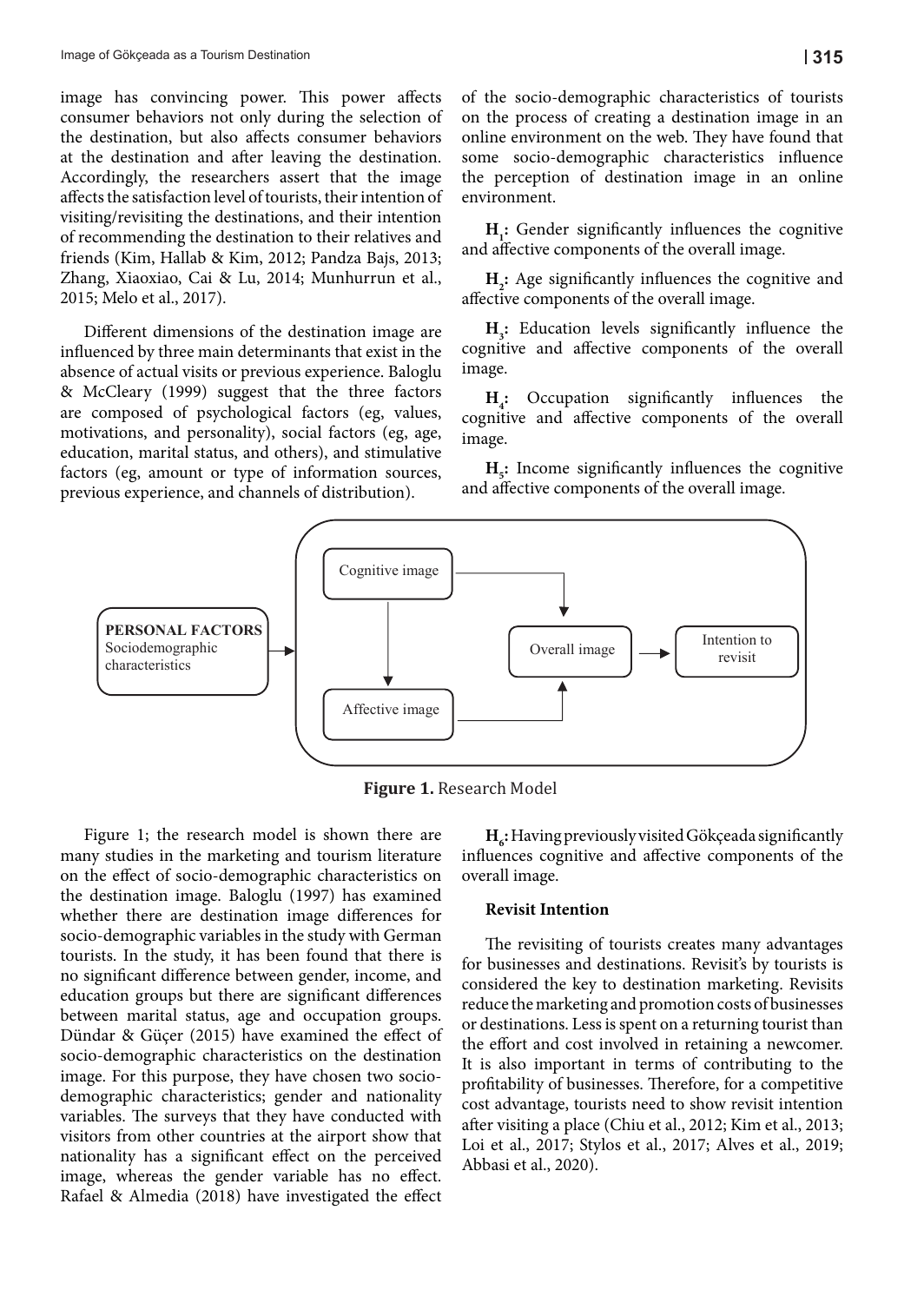There is a relationship between the tourist's intention to revisit and the destination's natural, cultural and physical potentials, infrastructure and superstructure conditions (accommodation, transportation, touristic activities, shopping centers, attraction centers, etc.), regional conditions, transportation options, diversity of information and communication resources, climatic conditions, etc. (Celik, 2019).

In the study which examines the effect of demographic characteristics of visitors on revisit intention, Celik (2019) has found that gender affects revisit intention. On the other hand, the researcher has found that demographic factors such as age, education, occupation, and income don't affect revisit intention. Leh et al. (2020) have found that the income of visitors has a significant impact on the intention of revisiting.

**H**<sub>2</sub>: Gender significantly influences the revisit intention.

 $\mathbf{H}_s$ : Age significantly influences the revisit intention.

**H9 :** Education level significantly influences the revisit intention.

 $H_{10}$ : Occupation status significantly influences the revisit intention.

**H<sub>11</sub>:** Income significantly influences the revisit intention.

Shafiee et al., (2016), in their study which has been conducted with 165 people, have found that the overall image has a significant and positive effect on satisfaction, revisit, and word of mouth. Melo et al. (2017) have found that the overall image affects the visitors' satisfaction, the intention of recommending the destination, and the revisit intention. Ozturk and Sahbaz (2019) have interviewed the visitors who have participated in the recreative activities in Ilgaz Mountain National Park. As a result of the study, it has demonstrated that there is a positive relationship between the perceived quality of service and the destination image, and also that the destination image has a significant impact on the intention to revisit and recommend. Sacli et al. (2019), as a result of the study on the individuals who have participated in the Orange Blossom Carnival, demonstrated that the destination image perception has a significant positive impact on the revisit intention. In a study which has been conducted by Yuce and Samsa (2019) to determine the impact of destination image on revisiting, the destination image has been analyzed in five sub-dimensions such as comfort/ safety, interest/ adventure, natural condition, cultural facilitation, and cultural similarity. As a result of the study, it is determined that comfort/ safety, interest/ adventure, and natural structure have a positive impact on the revisit intention of the visitors; that the cultural dimension has a negative impact on the revisit intention of the visitors; and the cultural similarity dimension does not have any impact on the revisit intention of the visitors.

**H12:** Having previously visited Gökçeada significantly influences the revisit intention.

#### **METHOD**

The questionnaire consisted of five main parts. In the first part, there were questions related to travel behavior and the type of information sources. The second part included open-ended questions proposed by Echtner & Ritchie (1993). Through these questions, it was aimed to specify the overall image of the destination which is formed in the minds of people without being exposed to any influence, and draw attention to the important features of Gökçeada.

The third part was developed to assess the destination image of Gökçeada based on three components (cognitive, affective, and overall image). The questionnaire consists of fourteen items regarding cognitive image and 5-point Likert type scales were used in the measurement (1=strongly disagree, 5=strongly agree) (Baloglu & McCleary, 1999). The affective component of destination image was measured using semantic differentials "unpleasantpleasant", "sleepy-arousing", "distressing-relaxing", "gloomy-exciting" (Russel et al., 1981). In addition, the scale of overall image measurement was adopted from Stern & Krakover (1993). The respondents were asked to rate their perception of the overall destination image of Gökçeada on a single 7-point scale with 1 being very negative and with 7 being very positive.

A positive overall assessment of the image of a tourism destination has an impact on revisit intentions (Shafiee et al.,2016). Revisit intention scale was used as a part of the behavioral intention component with a single 5-point Likert-type scale (1=strongly disagree, 5=strongly agree). The final section was devoted to collect socio-demographic information about the respondents.

The analysis of data consisted of five stages. The first socio-demographic characteristics of the participants had been put forward through descriptive statistics. Second, the destination image of Gökçeada in views of the visitors and the most important factors that affect the destination image were determined in terms of three open-ended questions. Third, exploratory factor analysis (EFA) was conducted to identify the underlying dimensions of the cognitive image scale. Fourteen image items were factor analyzed using the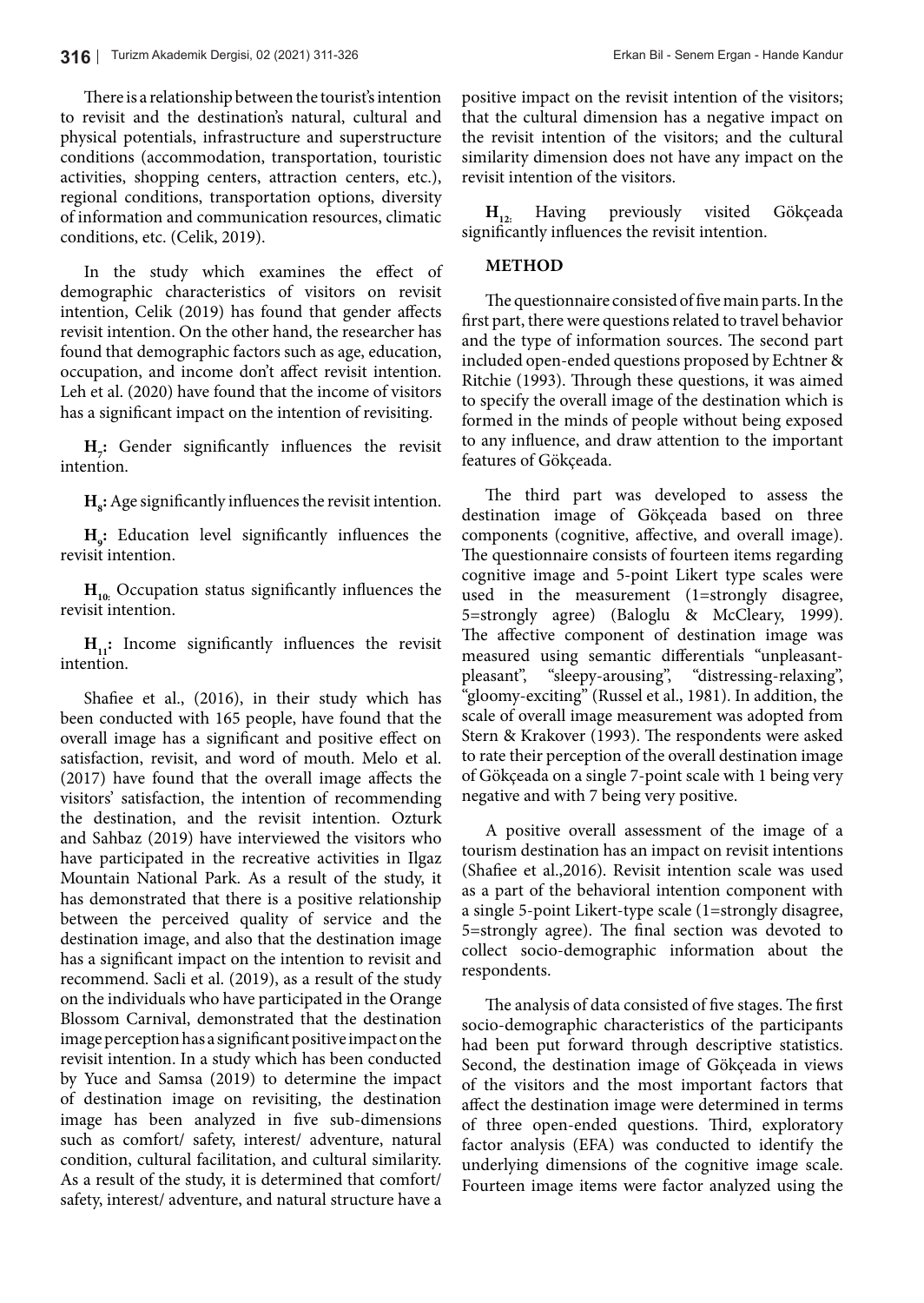principal components factoring with a promax rotation procedure to identify the underlying dimensions of the cognitive image. The following criteria were used for factor analysis: factors that had an eigenvalue greater than one and factor loadings greater than 0.40 were included in each factor group. Items that loaded substantially on two or more factors were removed if the loadings were weak  $( $0.40$ ). One item did$ not meet the 0.40 cut-off point so that was removed from the analysis. Two items were cross-loaded with low factor loadings so they were also deleted from the further analysis. Cronbach's alpha was used to generate the reliability of the identified image factors for twelve items. As a result of the reliability analysis of the scale, Cronbach's alpha coefficient was found to be 0.831 which is highly reliable (Hair et al., 2010). In the fourth stage of the study, the construct validity of cognitive image was tested by confirmatory factor analysis (CFA). The factor structure of the scores obtained from the cognitive image scale was tested through the use of confirmatory factor analysis. In the last stage, the effects of socio-demographic variables on perceived destination image and revisit intention were revealed. For this purpose, t-test and ANOVA were used to determine if significant differences exist among different groups of sociodemographic variables with the use of an appropriate posthoc test. The analyses were performed on 522 questionnaires collected through the face-to-face survey method. Exploratory factor analysis, reliability analyses, t-test and, ANOVA analysis were conducted using SPSS 20, confirmatory factor analysis was performed using AMOS 24.

#### **The data collection process in this study was completed between 23-27 August 2019. Higher Education Council TR Index Ethics Committee Criteria were announced on 1 January 2020.**

#### **RESULTS**

This study focused on destination image and revisit intention of tourists. To determine the sociodemographic characteristics of the participants their gender, age, educational status, occupation, income status, whether they have visited the Island before, the number of visits, and type of information sources were revealed. Detailed socio-demographic characteristics of the 522 participants were obtained as follows. The gender of the participants was almost evenly distributed with 53.3% women and 46.7% men. The majority of the participants were aged between 25 - 34 with 25.7% and followed by the 35 - 44 age group with 24.9%. Only 3.8% belonged to the 65 years old and older. It was seen that most of the participants were highly educated, 41.4% were at the undergraduate educational level. While 10.7% of the respondents stated that they were unemployed, 17% were students, 19.5% were public sector employees, 29.9% were private-sector employees, 13.8% were self-employed and 9% were stated that they are retired. Almost %30 of participants reported their monthly average income to be 5000 TL and above. More than half of the participants who have visited Gökçeada previously live in İstanbul (54.6%) and it was followed by Çanakkale with 11.7%. While 57.9% of the participants had visited Gökçeada previously, 42.1% came for the first time. 53% of the participants who have previously visited Gökçeada stated that they came to the Island 1-3 times, 12.9% 4-6 times, and 34.1% 7 times and more. In addition, 55.9% of the information sources that direct people to Gökçeada visit were determined as family and 19.7% as the internet.

#### *General characteristics of Gökçeada*

 Three open-ended questions aimed at measuring the destination image were evaluated. Considering the responses given to the question "What features of the Island come to your mind when you think of Gökçeada as a holiday destination?", 49.6% of the respondents answered "sea and bays", 26.8% mentioned "Calmness of the Island", 26.2% "natural beauties", and 10.9% mentioned "Greek villages". The participants mostly stated that they felt "good" (34.1%) and "peaceful" (30.1%) after their visit to Gökçeada. Greek villages (19%), clean and beautiful seas (13%), goats roaming freely on the Island (12%) and Greek houses (11%) come to the fore as characteristics specific to the Island. In addition to this 16% of respondents did not specify any features specific to Gökçeada.

#### *Assessing the Cognitive Image, Affective Image, Overall Image, and Revisit Intention*

Descriptive statistics for cognitive image, affective image, overall image and revisit intention were presented in Table 2. When the mean scores of cognitive image items were examined, Gökçeada stands out as being a safe place (4.26), having different cultures (4.18) and natural beauties (4.17). Participants rated Gökçeada's insufficiency lacking nightlife (2.40) and touristic opportunities (3.02). Affective evaluations of Gökçeada were pleasant and arousing with positive ratings, distressing and gloomy with negative ratings. Overall impression and willingness to revisit Gökçeada were found to be positive.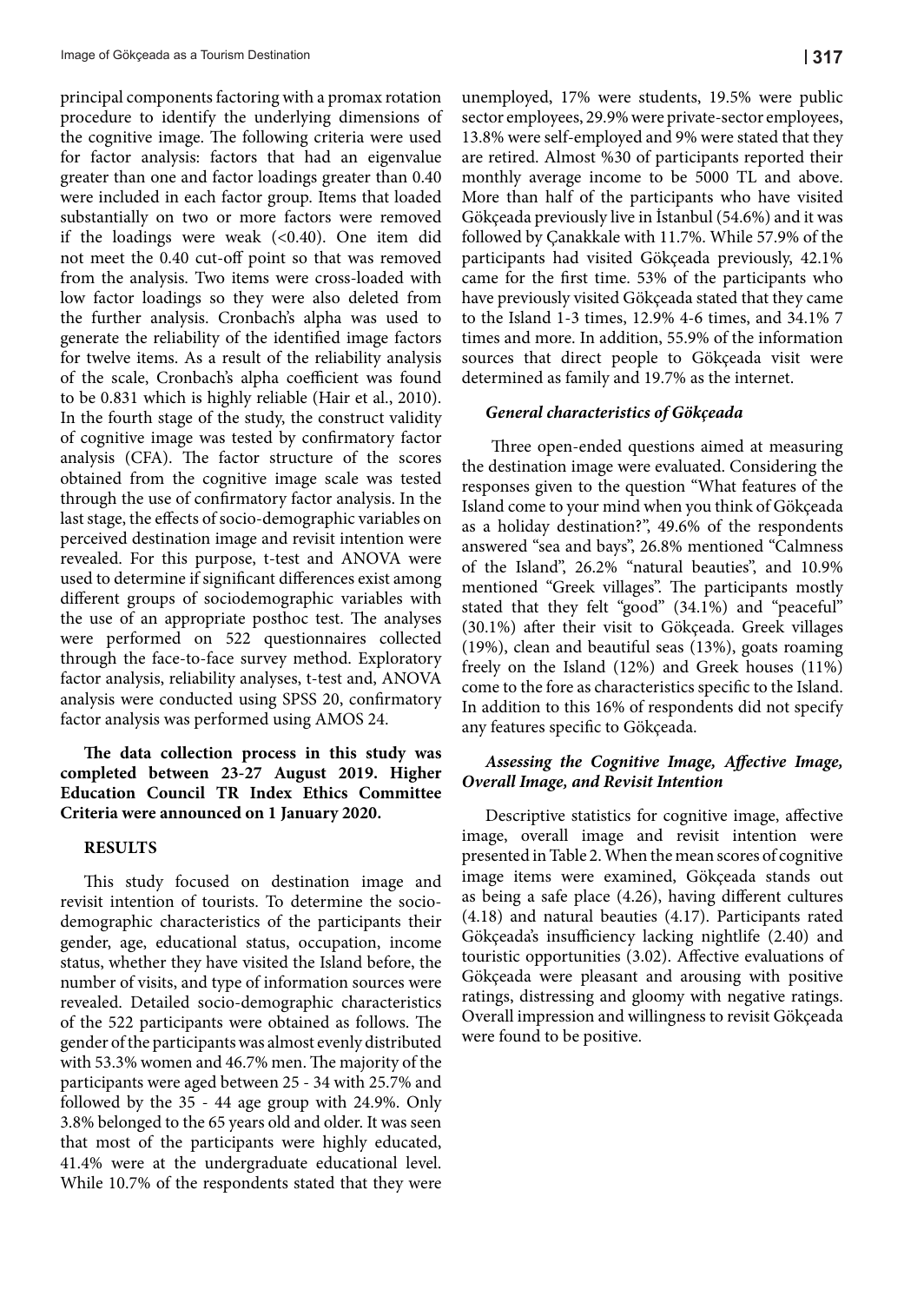|                                                                                                        | <b>Scale</b> | Mean (SD)   | Median |
|--------------------------------------------------------------------------------------------------------|--------------|-------------|--------|
| <b>COGNITIVE</b>                                                                                       |              |             |        |
| Gökçeada has convenient accommodation opportunities                                                    | $(1-5)$      | 3.43(1.21)  | 4.00   |
| Gökçeada has standard hygiene and cleanliness conditions.                                              | $(1-5)$      | 3.10(1.19)  | 3.00   |
| Gökçeada has sufficient touristic opportunities.                                                       | $(1-5)$      | 3.02(1.29)  | 3.00   |
| The people of Gökçeada are friendly and warm.                                                          | $(1-5)$      | 3.77(1.15)  | 4.00   |
| Gökçeada has good weather conditions for holiday.                                                      | $(1-5)$      | 4.10(1.05)  | 4.00   |
| Gökçeada is an affordable city.                                                                        | $(1-5)$      | 3.35(1.23)  | 4.00   |
| Gökçeada has an untouched/clean environment.                                                           | $(1-5)$      | 4.08(1.03)  | 4.00   |
| Gökçeada has sufficient natural beauties.                                                              | $(1-5)$      | 4.17(0.99)  | 4.00   |
| Gökçeada hosts interesting cultural events.                                                            | $(1-5)$      | 3.39(1.23)  | 3.00   |
| Gökçeada has interesting historical places.                                                            | $(1-5)$      | 3.69(1.14)  | 4.00   |
| Gökçeada is generally a safe city.                                                                     | $(1-5)$      | 4.26 (0.99) | 5.00   |
| Gökçeada has appealing local food.                                                                     | $(1-5)$      | 3.60(1.15)  | 4.00   |
| Gökçeada has an attractive nightlife.                                                                  | $(1-5)$      | 2.40(1.25)  | 2.00   |
| Gökçeada hosts different cultures.                                                                     | $(1-5)$      | 4.18(1.00)  | 4.00   |
| <b>AFFECTIVE</b>                                                                                       |              |             |        |
| Unpleasant-Pleasant                                                                                    | $(1-7)$      | 4.61(2.36)  | 6.00   |
| Sleepy-Arousing                                                                                        | $(1-7)$      | 4.41(2.23)  | 5.00   |
| Distressing-Relaxing                                                                                   | $(1-7)$      | 3.94(2.25)  | 4.00   |
| Gloomy-Exciting                                                                                        | $(1-7)$      | 3.82(1.93)  | 4.00   |
| <b>OVERALL IMAGE</b>                                                                                   | $(1-7)$      | 5.64(1.32)  | 6.00   |
| <b>REVISIT INTENTION</b><br>$\Gamma$ ognitivo Imagou (1 - Strongly Disagree $\Gamma$ - Strongly Agree) | $(1-5)$      | 3.98(1.22)  | 4.00   |

#### **Table 2.** Descriptive Analysis of Cognitive, Affective, Overall Image and Revisit Intention

Before checking the hypothesis, exploratory factor **ELECT BEOGRAPHER** (Nalset, 1974). Barietts test of s analysis was conducted with 14 cognitive image items to identify the underlying dimensions of the cognitive between the variables  $(\chi^2 = 1443.474, df =$ image. Principal component and promax rotation  $\frac{0.016}{1.006}$ procedures were used to identify factor dimensions. dir Frecedures were doed to rushing russes annohesens.<br>Kaiser-Mayer-Olkin (KMO) adequacy of sample size and a sample of the factor analysis, item 6 - "I t was found 0.858 which was acceptable for exploratory  $\frac{1}{\text{the price}}$ 

factor analysis (Kaiser, 1974). Barlett's test of sphericity results showed that there was enough correlation between the variables ( $\chi$ 2 = 1443.474, df = 55, p = 0.000). The reliability was confirmed for each factor dimension, ranging from 0.72 to 0.67 (Hair et al., 2010).

As a result of the factor analysis, item 6 - "I think the prices of the products in Gökçeada are suitable  $\Gamma$ 

| Table 3. Results of Exploratory Factor Analysis for Cognitive Image Scale |  |
|---------------------------------------------------------------------------|--|
|---------------------------------------------------------------------------|--|

|                                                                      | <b>Factor</b> |                     | <b>Variance</b>               |              |
|----------------------------------------------------------------------|---------------|---------------------|-------------------------------|--------------|
|                                                                      |               | Loadings Eigenvalue | <b>Explained</b> <sup>a</sup> | Reliabilityb |
| <b>Factor 1: Quality Of Experience</b>                               |               | 3.99                | 36.4%                         | .72          |
| Gökçeada is a safe place to travel.                                  | .837          |                     |                               |              |
| Gökçeada has good weather conditions for holiday.                    | .773          |                     |                               |              |
| Gökçeada has appealing local food.                                   | .585          |                     |                               |              |
| Gökçeada hosts different cultures.                                   | .561          |                     |                               |              |
| The people of Gökçeada are friendly and warm.                        | .490          |                     |                               |              |
| <b>Factor 2: Facilities</b>                                          |               | 1.20                | 10.9%                         | .74          |
| Gökçeada has standard hygiene and cleanliness conditions.            | .845          |                     |                               |              |
| Gökçeada has sufficient touristic opportunities.                     | .765          |                     |                               |              |
| Gökçeada has convenient accommodation opportunities                  | .713          |                     |                               |              |
| <b>Factor 3: Attractions</b>                                         |               | 1.15                | 10.5%                         | .67          |
| Gökçeada hosts interesting cultural events.                          | .888          |                     |                               |              |
| Gökçeada has interesting historical places.                          | .777          |                     |                               |              |
| Gökçeada has sufficient natural beauties.                            | .482          |                     |                               |              |
| <sup>a</sup> Total variance explained=57.8%                          |               |                     |                               |              |
| <sup>b</sup> Cronbach's Alpha.                                       |               |                     |                               |              |
| 858. KMO Measure of sampling adequacy=                               |               |                     |                               |              |
| Barlett's test of sphericity $\chi$ 2 = 1443.474, df = 55, p = 0.000 |               |                     |                               |              |
|                                                                      |               |                     |                               |              |

Cognitive Image: (1= Strongly Disagree - 5 = Strongly Agree) Revisit Intention: (1= Strongly Disagree - 5 = Strongly Agree) Overall Image: (1= Very Negative 7= Very Positive)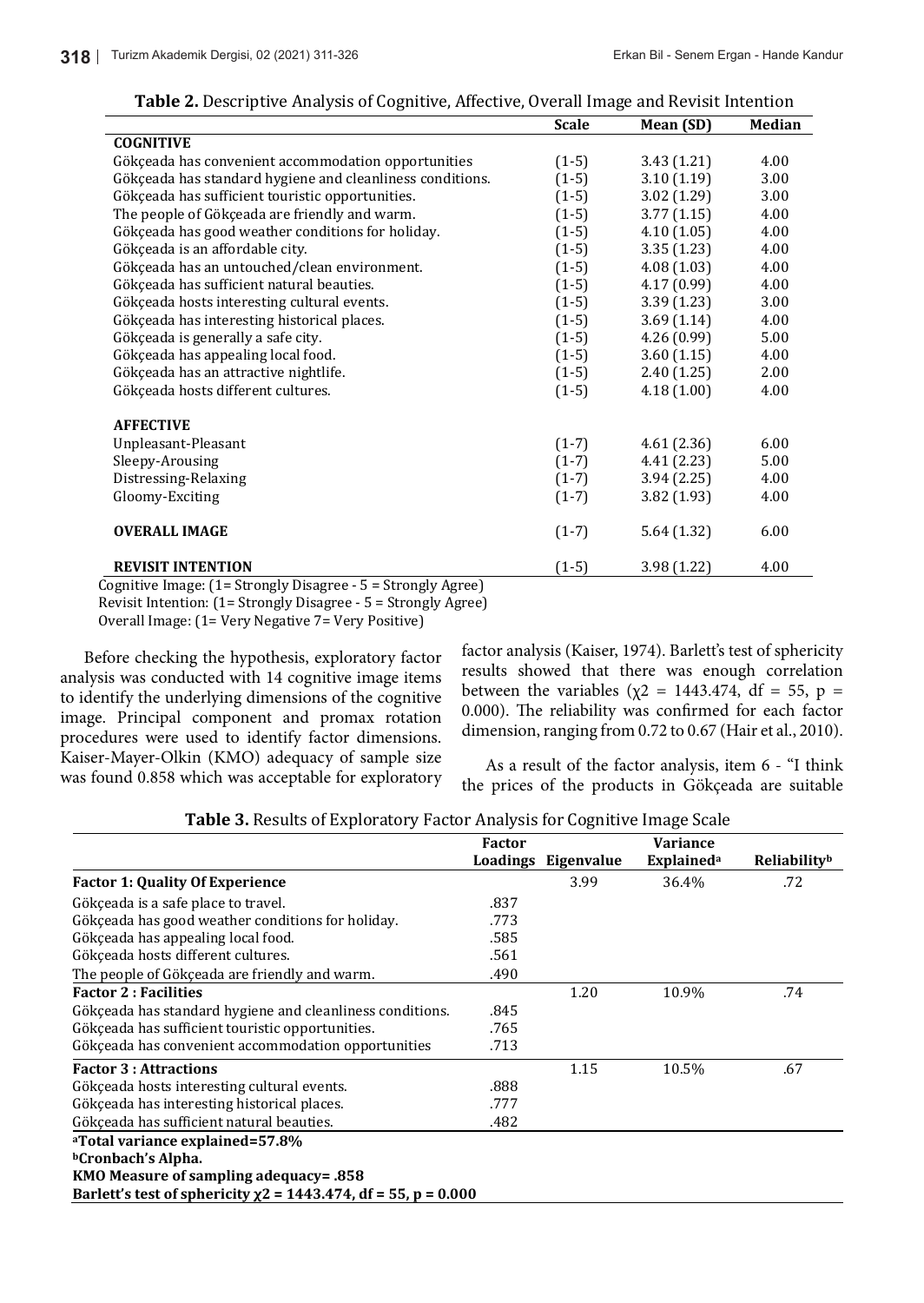for me." - was removed from the analysis because the factor loading was under .40 cut-off point. Factor loadings equal to or greater than 0.40 are considered significant and large enough to warrant interpretation for the sample size of 522 (Hair et al., 2010). In addition, item 13 - "I think Gökçeada has a fast nightlife and entertainment environment." and item 7 "I think Gökçeada has an untouched nature and a clean **C.R.=**Composite Reliability environment." - cross-loaded on three factors with AVE v relatively low factor loadings. The specified expressions have been removed from further analysis. EFA results were obtained with 12 items and three factors were produced in the ideal solution. The factors were labeled as "Quality of experience", "Facilities" and "Attractions". The individual items retained in the model and factor loadings were presented in Table 3.

Following exploratory factor analysis confirmed that the cognitive image has three distinctive factors such as quality of experience (QOE), facilities (FA), and attractions (AT) confirmatory factor analysis was conducted (Brown, 2015). According to the confirmatory factor analysis results, it was seen that the 3-dimensional cognitive image model was acceptable and the results of the CFA supported the factor structure of the cognitive image scores established in EFA. The goodness of fit indices confirmed that the fit between the model and observed data was accepted. Fit statistics, where  $\chi^2(df=24) = 71.043$ ;  $\chi^2(df=2.96; normal$ fit index NFI=.900; goodness of fit index GFI = .972; comparative fit index CFI = .956; Tucker-Lewis index TLI = .967; root mean square error of approximation RMSEA = .061; all indicated acceptable fit for the model as shown in Table 4 (Williams & Vaske, 2003).

For the cognitive image scale, t values for all the standardized factor loadings exceed the critical value

e analysis because the (1.96) and they were found statistically significant at the cut-off point. Factor  $p<0.05$  level as shown in Table 4. After confirmation of the measurement model with CFA, convergent validity warrant interpretation of the measurement scale was examined. For the Iair et al., 2010). In convergent validity, the composite reliability (CR) and Gökçeada has a fast ) the average variance extracted (AVE) were calculated ironment." and item 7 to assess whether the indicators were representative of the related construct. As presented in Table 3, all AVE values were greater than the cut-off value of 0.50 (Fornell & Larcker, 1981) and all CR values exceed 0.60 except attractions (AT) construct (Bagozzi & Yi, 1988).  $\epsilon$  analysis because the  $(1.90)$  and they were found statistically significant at the

**Table 5.** Discriminant Validity

|                                         | Construct |         |         |  |  |  |  |
|-----------------------------------------|-----------|---------|---------|--|--|--|--|
|                                         | 00E       | FA      | AТ      |  |  |  |  |
| 00E                                     | (0.744)   |         |         |  |  |  |  |
| FA                                      | 0.501     | (0.781) |         |  |  |  |  |
| AТ                                      | 0.468     | 0.408   | (0.718) |  |  |  |  |
| <b>Notes:</b> The diagonal elements in  |           |         |         |  |  |  |  |
| parenthesis show the square root of the |           |         |         |  |  |  |  |
| average variance extracted.             |           |         |         |  |  |  |  |
|                                         |           |         |         |  |  |  |  |

Discriminant validity of the cognitive image measurement scale was examined by comparing the square roots of AVE with correlations of each construct. As represented in Table 5 the square roots of AVE were all greater than the off-diagonal elements. Thus, it was concluded that the discriminant validity of each of the constructs involved in the model was convenient (Hair et al., 2010).

*Estimating the influence of socio-demographic factors on the component of destination image and revisit intention*

| <b>Constructs</b>                                                                                                | Factor Loading $(\lambda)$ | t-value |             |
|------------------------------------------------------------------------------------------------------------------|----------------------------|---------|-------------|
| <b>Factor 1: Quality of Experience</b>                                                                           |                            |         |             |
| Gökçeada is a safe place to travel.                                                                              | 0.640                      | 9.57    |             |
| Gökceada has good weather conditions for holiday.                                                                | 0.562                      | 8.91    | $CR = 0.72$ |
| Gökçeada has appealing local food.                                                                               | 0.605                      | 9.29    | $AVE=0.55$  |
| Gökceada hosts different cultures.                                                                               | 0.608                      | 9.32    |             |
| The people of Gökceada are friendly and warm.                                                                    | 0.519                      | 8.95    |             |
| <b>Factor 2: Facilities</b>                                                                                      |                            |         |             |
| Gökçeada has standard hygiene and cleanliness conditions.                                                        | 0.702                      | 12.73   | $CR = 0.74$ |
| Gökçeada has sufficient touristic opportunities.                                                                 | 0.654                      | 12.19   | $AVE=0.61$  |
| Gökçeada has convenient accommodation opportunities                                                              | 0.741                      | 11.34   |             |
| <b>Factor 3: Attractions</b>                                                                                     |                            |         |             |
| Gökçeada hosts interesting cultural events.                                                                      | 0.503                      | 8.15    | $CR = 0.59$ |
| Gökceada has interesting historical places.                                                                      | 0.516                      | 8.54    | $AVE=0.51$  |
| Gökçeada has sufficient natural beauties.                                                                        | 0.699                      | 8.46    |             |
| <b>Model Fit Statistics</b> ( $X^2 = 71.043$ df=24; CFI = .956, NFI=.900, CFI = .956, TLI = .967, RMSEA = .061). |                            |         |             |
| <b>C.R.=Composite Reliability</b>                                                                                |                            |         |             |
| <b>AVE=Average Variance Extracted</b>                                                                            |                            |         |             |

**Table 4**. Confirmatory Factor and Reliability Analysis of Cognitive Image Scale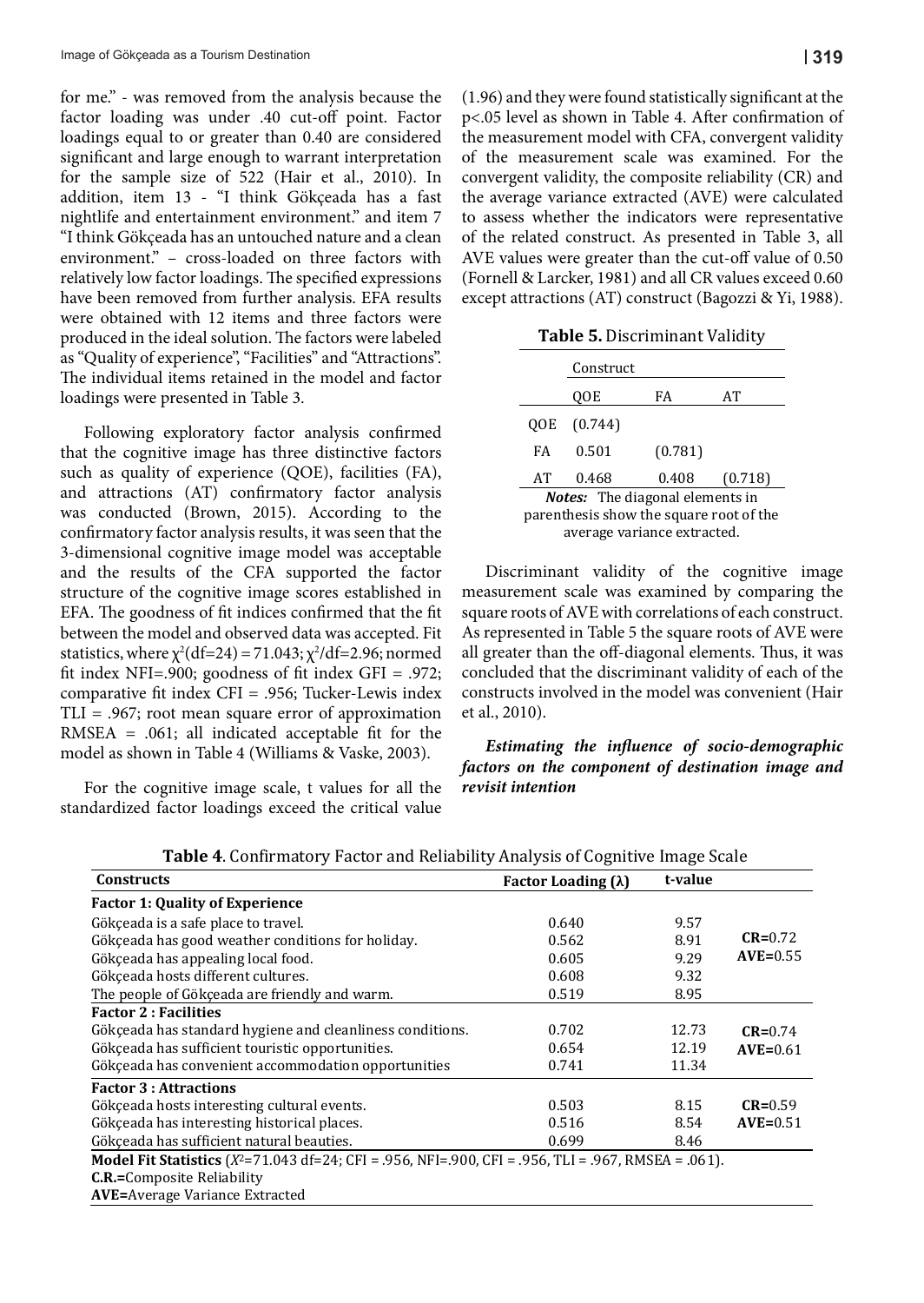The influence of socio-demographic characteristics on components of destination image (cognitive, affective, and overall image) and revisit intention were revealed. As presented in Table 6, t-test and ANOVA were performed for independent samples.

*Gender* 

With respect to the relationship between gender and cognitive image, there was a statistically significant relationship between gender and the factor of the

| <b>Table 6.</b> Influence of Sociodemographic Characteristics on Components of Destination Image |
|--------------------------------------------------------------------------------------------------|
| and Revisit Intention                                                                            |

|                       | Quality of   | Facilities   | Attractions  | Unpleasan    | Sleepy-      | Distressing  | Gloomy-           | Overall      | Revisit      |
|-----------------------|--------------|--------------|--------------|--------------|--------------|--------------|-------------------|--------------|--------------|
|                       | experience   |              |              | t-Pleasant   | Arousing     | -Relaxing    | Exciting          | Image        | Intention    |
| Gender                |              |              |              |              |              |              |                   |              |              |
| Female                | 4.08         | 3.20         | 3.85         | 4.72         | 4.54         | 3.78         | 3.82              | 5.76         | 3.99         |
| Male                  | 4.06         | 3.17         | 3.64         | 4.50         | 4.26         | 4.13         | 3.82              | 5.49         | 3.96         |
| <b>Overall</b>        | 4.07         | 3.18         | 3.75         | 4.61         | 4.41         | 3.94         | 3.82              | 5.64         | 3.98         |
| t-value               | 0.39         | 0.30         | 2.69         | 1.07         | 1.44         | $-1.80$      | 0.02              | 2.34         | 0.28         |
| Sig.                  | 0.70         | 0.77         | $0.007*$     | 0.29         | $0.15\,$     | 0.07         | 0.98              | $0.020*$     | 0.78         |
| Age                   |              |              |              |              |              |              |                   |              |              |
| 18-24                 | 4.01         | 3.14         | 3.65         | 4.79         | 4.18         | 4.15         | 4.10              | 5.41         | 3.79         |
| 25-34                 | 4.09         | 3.22         | 3.73         | 4.54         | 4.49         | 3.99         | 3.75              | 5.51         | 3.91         |
| 35-44                 | 4.17         | 3.20         | 3.90         | 4.83         | 4.58         | 3.99         | 3.84              | 5.94         | 4.19         |
| 45-54                 | 4.04         | 3.15         | 3.74         | 4.51         | 4.21         | 3.48         | 3.75              | 5.73         | 4.08         |
| 55-64                 | 3.90         | 2.94         | 3.47         | 4.61         | 4.89         | 3.70         | 3.67              | 5.46         | 3.80         |
| $65 +$                | 4.31         | 3.86         | 4.17         | 3.15         | 3.70         | 4.70         | 3.30              | 5.80         | 4.05         |
| Overall               | 4.07         | 3.18         | 3.75         | 4.61         | 4.41         | 3.94         | 3.82              | 5.64         | 3.98         |
| $\boldsymbol{F}$      | 1.58         | 2.55         | 3.03         | 1.96         | 1.39         | 1.49         | 0.85              | 2.60         | 1.74         |
| Sig.                  | 0.16         | $0.027*$     | $0.011*$     | 0.08         | 0.23         | 0.19         | 0.51              | $0.024*$     | 0.13         |
| <b>Education</b>      |              |              |              |              |              |              |                   |              |              |
| Primary               | 3.85         | 3.19         | 4.14         | 3.43         | 4.43         | 2.57         | 3.26              | 5.00         | 3.74         |
| High school           | 4.03         | 3.22         | 3.68         | 4.07         | 4.56         | 3.84         | 4.51              | 5.59         | 3.92         |
| Associate             | 3.88         | 3.41         | 3.73         | 3.65         | 4.17         | 3.54         | 4.26              | 5.26         | 3.81         |
| degree                |              |              |              |              |              |              |                   |              |              |
| Under-                | 4.09         | 3.07         | 3.73         | 4.59         | 3.81         | 3.83         | 4.70              | 5.74         | 3.97         |
| graduate              |              |              |              |              |              |              |                   |              |              |
| Post-                 | 4.27         | 3.23         | 3.80         | 5.14         | 3.12         | 4.24         | 5.09              | 5.83         | 4.23         |
| graduate              |              |              |              |              |              |              |                   |              |              |
| Overall               | 4.07         | 3.18         | 3.75         | 4.41         | 3.94         | 3.82         | 4.61              | 5.64         | 3.98         |
| $\boldsymbol{F}$      | 3.23         | 1.44         | 1.54         | 5.56         | 6.50         | 3.93         | 3.35              | 3.36         | 1.57         |
| Sig.                  | $0.012*$     | 0.22         | 0.19         | $0.000*$     | $0.000*$     | $0.004*$     | $0.010*$          | $0.010*$     | $0.18\,$     |
| <b>Occupation</b>     |              |              |              |              |              |              |                   |              |              |
| Unemployed            | 4.01         | 3.18         | 3.98         | 4.50         | 4.02         | 3.96         | $\overline{3.61}$ | 5.68         | 4.00         |
| Student               | 4.01         | 3.06         | 3.54         | 4.61         | 4.01         | 4.13         | 4.00              | 5.36         | 3.71         |
| Public sector         | 4.13         | 3.21         | 3.80         | 4.40         | 4.39         | 3.97         | 3.77              | 5.61         | 3.96         |
| Private               | 4.20         | 3.28         | 3.84         | 4.90         | 4.67         | 3.81         | 3.93              | 5.82         | 4.19         |
| sector                |              |              |              |              |              |              |                   |              |              |
| Self-                 | 3.90         | 3.13         | 3.65         | 4.64         | 4.71         | 3.86         | 3.81              | 5.69         | 3.93         |
| employed              |              |              |              |              |              |              |                   |              |              |
| Retired<br>Overall    | 3.99<br>4.07 | 3.11<br>3.18 | 3.63<br>3.75 | 4.21<br>4.61 | 4.32<br>4.41 | 4.04<br>3.94 | 3.51<br>3.82      | 5.47<br>5.64 | 3.89         |
| $\cal F$              | 2.26         | 0.65         | 2.67         | 0.94         |              | 0.27         |                   |              | 3.98<br>1.85 |
|                       |              | 0.67         | $0.021*$     |              | 1.63         | 0.93         | 0.64              | 1.59         |              |
| Sig.<br><b>Having</b> | $0.048*$     |              |              | 0.46         | 0.15         |              | 0.67              | 0.16         | $0.10\,$     |
| <b>Visited</b>        |              |              |              |              |              |              |                   |              |              |
| Gökçeada              |              |              |              |              |              |              |                   |              |              |
| Previously            |              |              |              |              |              |              |                   |              |              |
| Yes                   | 4.08         | 3.20         | 3.85         | 4.72         | 4.54         | 3.78         | 3.82              | 5.76         | 4.10         |
| No                    | 4.06         | 3.17         | 3.64         | 4.50         | 4.26         | 4.13         | 3.82              | 5.49         | 3.82         |
| <b>Overall</b>        | 4.07         | 3.18         | 3.75         | 4.61         | 4.41         | 3.94         | 3.82              | 5.64         | 3.98         |
| t-value               | 0.39         | 0.30         | 2.69         | 1.07         | 1.44         | $-1.80$      | 0.02              | 2.34         | 2.57         |
| Sig.                  | 0.70         | 0.77         | $0.007*$     | 0.29         | 0.15         | 0.07         | 0.98              | $0.020*$     | $0.010*$     |
|                       |              |              |              |              |              |              |                   |              |              |

\*Statistically significant at the 0.05 level.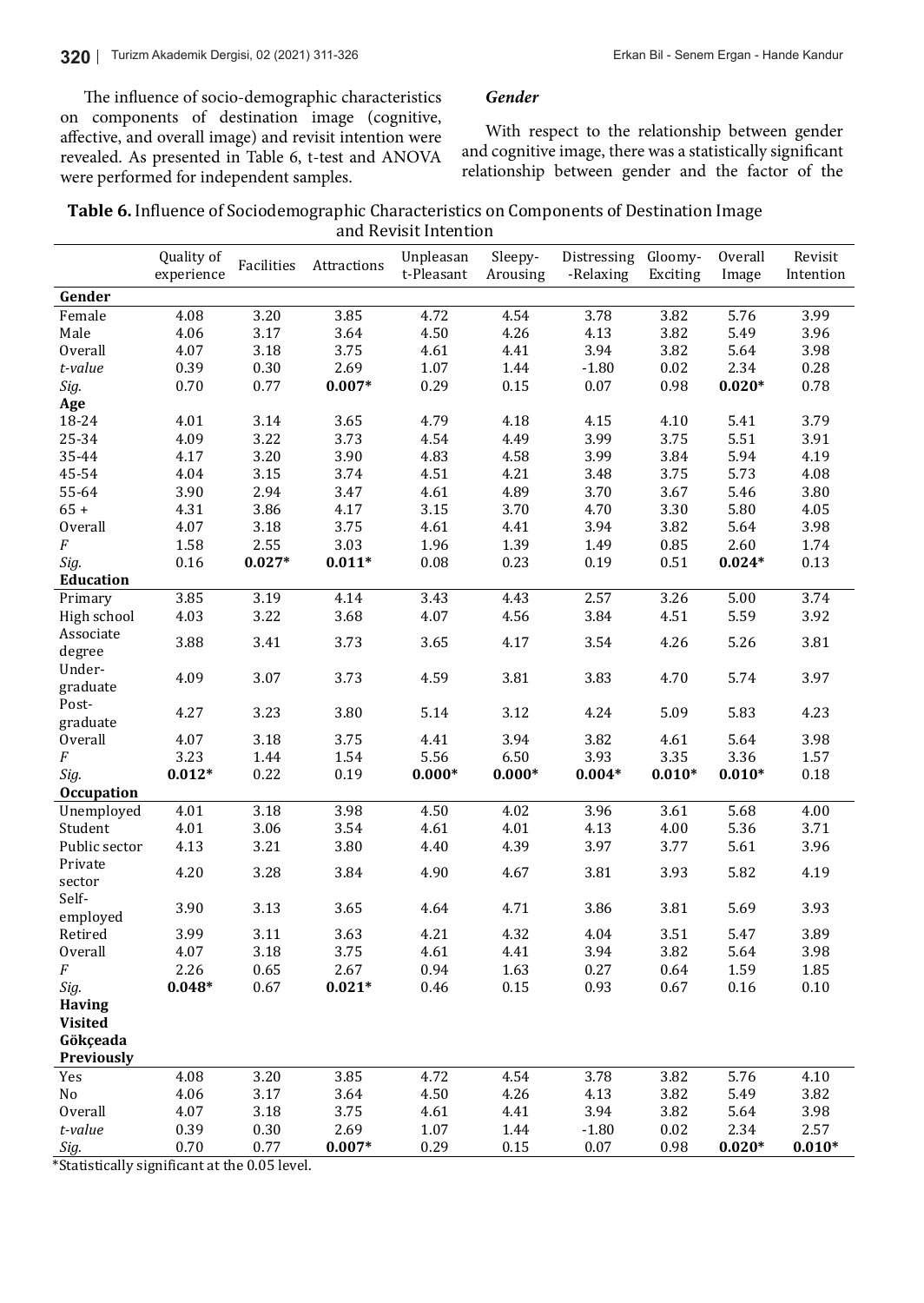cognitive image related to the attractions. Females value this cognitive factor more than males and pay more attention to historical and cultural events. There was also a significant relationship with the overall image in terms of gender and females assessed overall image more positively than males. No statistically significant relationship was found between gender and affective image. Thus, Hypothesis 1 which states that gender significantly influences the cognitive, affective, and overall image, can only be partially accepted. There was no statistically significant difference for revisit intention in terms of gender, therefore Hypothesis 7 cannot be confirmed.

#### *Age*

According to the age variable, there was a statistically significant difference between age and the dimensions of the cognitive image related to the facilities and attractions. Older participants have a more positive evaluation of the cognitive image, in particular the dimensions of facilities and attractions. Age also influences overall image evaluations of destinations. Overall image evaluations of Gökçeada for the older people were more positive than the young ones. No statistically significant relationship was found between age and affective image; therefore, Hypothesis 2 was partially confirmed. Besides, age had no influence on revisit intention, so Hypothesis 8 was not confirmed.

#### *Education Level*

Education level significantly influences the cognitive image related to the quality of experience dimension, affective image, and overall image. Results reveal that higher levels of education are reflected by higher evaluations of cognitive image related to the quality of experience dimension, affective image, and overall image. Therefore, Hypothesis 3 was partially confirmed. There was no statistically significant difference between revisit intention and education level, therefore Hypothesis 9 was not confirmed.

#### *Occupation Level*

There was a statistically significant relationship between occupation level and the factors of the cognitive image related to the quality of experience and attractions. Participants working in the public sector evaluated the cognitive image more positively than students, self-employed, and retired participants. So, Hypothesis 3 was partially confirmed. Hypothesis 10 which states that occupation status significantly influences the revisit intention, was not confirmed.

#### *Income*

There were no statistically significant differences between income and the items related to the destination image and revisit intention. Therefore, Hypothesis 5 and Hypothesis 11 were not confirmed.

#### *Having previously visited Gökçeada*

Having previously visited Gökçeada significantly influence the cognitive image related to the attractions dimension. People who came to the Island before, value this cognitive factor more than those who did not. This means that they pay more attention to historical and cultural events. Overall image differs in terms of visiting Gökçeada previously. Participants who have visited Gökçeada before having positive evaluations of the overall image of the destination. Thus, Hypothesis 6 was partially confirmed. The intention to revisit differs only in terms of visiting Gökçeada before. Participants who came to Gökçeada previously think more positively about revisiting the Island, so Hypothesis 12 was confirmed.

#### **CONCLUSION**

This research is aimed to reveal how Gökçeada is perceived as a tourist destination by visitors. In addition, it has great importance as it is the first study to determine the destination image of Gökçeada which is Turkey's largest island. In the study, the destination image of the Island and its prominent features are determined through the eye of visitors coming to Gökçeada.

According to the research, it is seen that the visitors are mostly in the 25-44 age group and graduate degree, they work in the private sector, they have an income of 5000 TL and above, and they live in Istanbul. The number of visitors who visited the Island before is more than people visiting it for the first time. It is very important for the image of the destination that a person who has previously visited Gökçeada prefers the Island as a tourist destination again. This result is consistent with previous studies. Many researchers who have studied the image of the destination consider that a real experience within a destination has a positive effect on the image of the destination (Konecnik, 2002; Phillips & Jang, 2010; Sharifpour, Walters, et al., 2014; Saçlı et al., 2019; Severt & Hahm, 2020). The fact that sources that direct visitors to the Island trip are mostly family and the internet show that the promotion of the Island is mostly spread by word of mouth. This result reveals that there are some deficiencies in promoting Gökçeada as a tourist destination and announcing it to people who want to visit the Island-specific values. The first features of Gökçeada that come to mind are its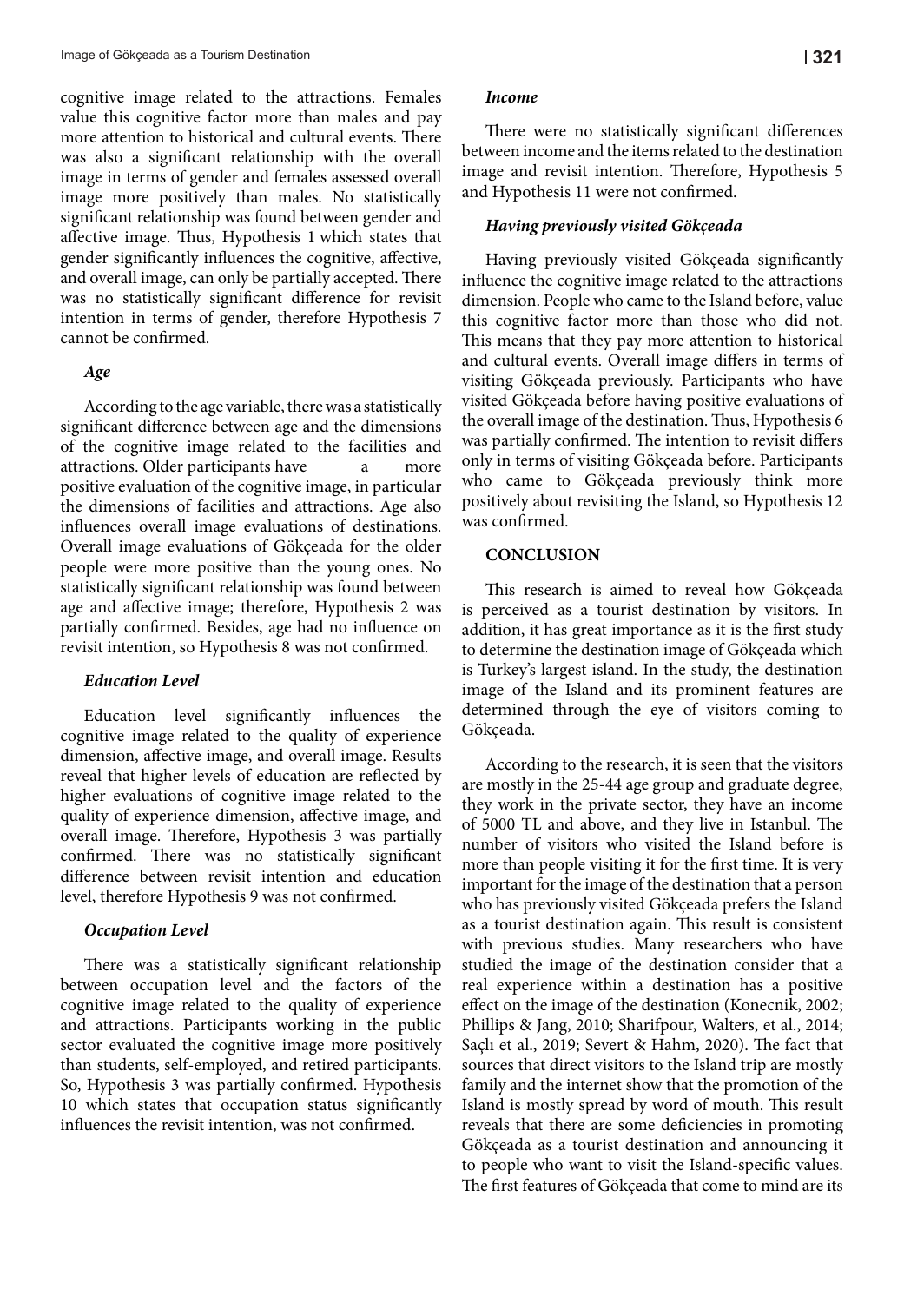clean sea, bays, calmness, and natural beauties. Goats that roam freely in Gökçeada, known for free animal husbandry, are one of the remarkable features of the Island. The historic stone houses and Greek villages, the intense feeling of Greek culture on the Island makes Gökçeada attractive as a tourist destination. In addition, although Gökçeada is famous for its windy weather which is suitable for surfing, it seems that surfing is not very effective in creating the destination image. Turkey's first and only underwater park is located on the island of Gökçeada but we can say that this important value is inadequate in terms of touristic charm.

Visitors feel good, peaceful, happy, and rested upon their return to Gökçeada visits. Especially considering that most of the visitors come from Istanbul; the calm life and slowness of the Island is a very attractive destination choice for escaping from tough city life and avoiding daily troubles. People's feelings as a result of their visits also support this result.

In this study, it is seen that socio-demographic factors have a significant effect on cognitive and affective components of the overall image. Gender, age, education level, occupation level, and visiting the Island before having an influence on destination image. Income has no impact on destination image.

Cognitive image is largely influenced by age, gender, education, and occupation level. Likewise visiting the Island before influencing the cognitive image. Females generally rated the attractions factor of cognitive image higher than males. Older people have a higher cognitive image than the young ones related to the facilities and attractions factor. Visitors working in the public sector have a higher cognitive image than students, self-employed, and retired participants. People who visited the Island before having higher cognitive images. Affective image is only influenced by education level. Higher levels of education are reflected by higher evaluations of affective image. The overall image is influenced by age, gender, and education level. Female's overall image of Gökçeada is more positive contrary to males and older people assess overall image more positively than young ones. Likewise, people who visited the Island before have a higher overall image. Besides that, none of the socio-demographic factors affect the intention to revisit, except visiting the Island before. Participants who came to Gökçeada before think more positively about revisiting the Island. These results are in line with the findings of Celik (2019). Celik has found that socio-demographic factors other than gender did not effect revisit intentions. Nonetheless, it contradicts the studies carried out by Leh et al. (2020) and Solomon (2019). Solomon has found a positive relationship between socio-demographic factors, destination choice, and revisit intentions. Leh et al. on the other hand, have determined that other sociodemographic factors, especially income, affect the intention to revisit. This nonresemblance in the results is thought to be related to the time of the study and the destination.

Gökçeada, which is the subject of this research, is a destination with very important values in terms of tourism. It is important for the visitors coming to the destination to leave satisfactorily, to ensure that they revisit. The study shows that in terms of destination image, visitors mostly focus on certain topics such as the Island's history, Greek culture, stone houses, and the bays of the Island. On the other hand, Gökçeada; although it is a very rich region in terms of tourism such as water sports, diving, fishing, and gastronomy, cannot come to the fore with these features. A limited number of destinations in Turkey and the world have all of these features. Both the results of the study and the interviews made with the participants reveals that these characteristics of Gökçeada are not known. This shows that the promotion of the island is not enough. This deficiency will be eliminated by the joined efforts of local governments, island people, institutions related to tourism, and non-governmental organizations. People from different cultures living on the island need to create a common island culture. Efficient usage of the 1.5-hour time spent on the ferry to arrive on the island and carrying out activities related to the promotion of the island will be both informative and interesting for those who come to the island. In addition, focusing on the promotion of the island on online platforms, which are the most effective promotional medium today, will contribute to increasing the number of tourists and it will also provide more conscious tourists to come to the island.

There are many previous studies on Gökçeada. The majority of these studies are related to water sciences. Studies on tourism are also related to cittaslow, slow food and gastronomy (Çakıcı & Aksu, 2006; Akdemir et al., 2008; Erkul et al., 2014; Bucak & Turan, 2016; Farhadi Andarabi & Tunç Hassan, 2017). For this reason, this study is important in terms of being one of the first studies to determine the destination image of Gökçeada. For future research, it may be suggested to measure the expectations of the visitors before their visit to Gökçeada and their satisfaction after the visit.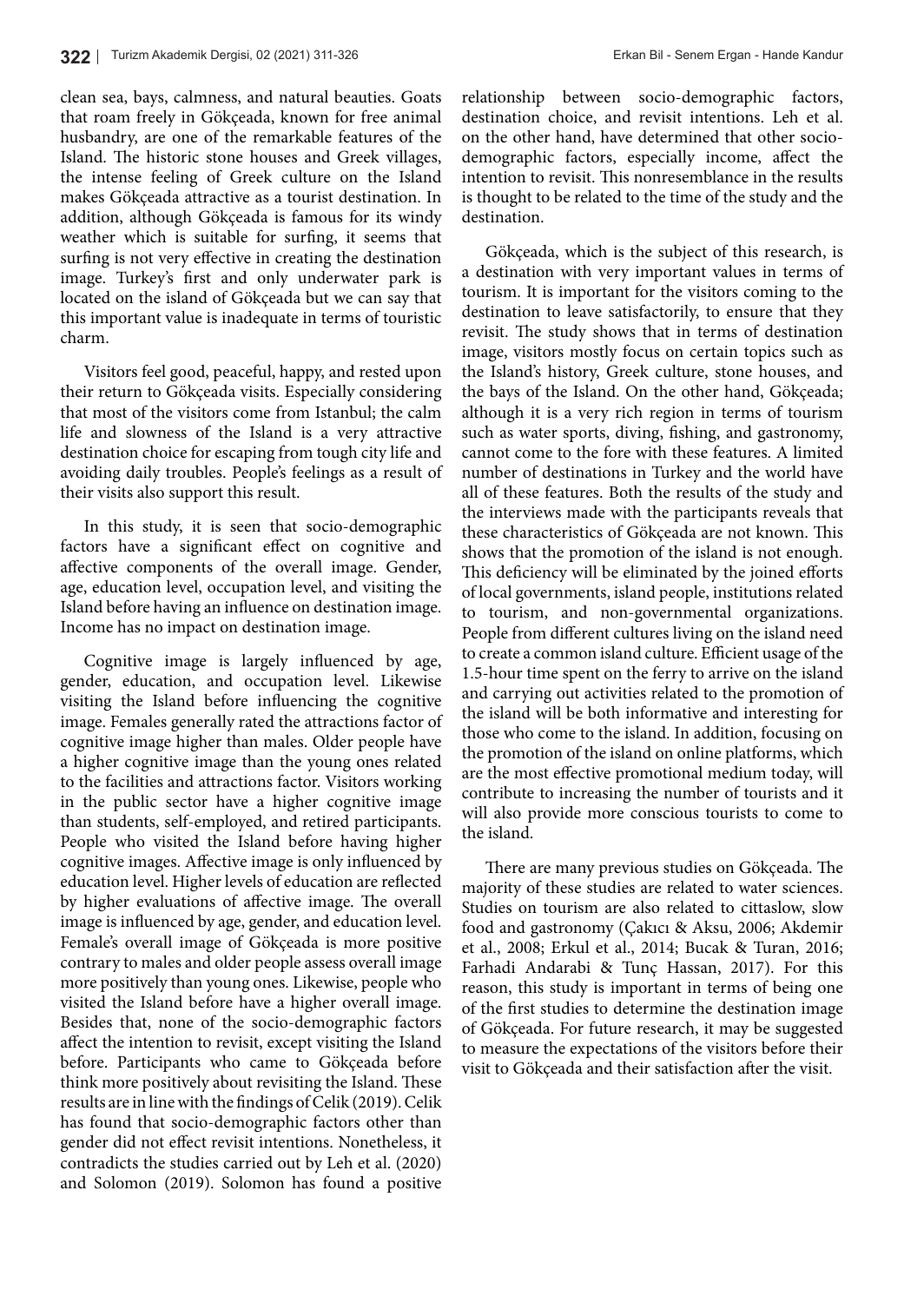#### **REFERENCES**

Aaker, A. D. & Keller, K. L. (1990). Consumer evaluations of brand extensions. Journal of *Marketing*, 54, 27-41.

Abbasi, G. A., Kumaravelu, J., Nee Goh, Y. & Singh, K. S. D. (2020). Understanding the intention to revisit a destination by expanding the theory of planned behaviour (TPB). *Spanish Journal of Marketing – ESIC,*  doi: 10.1108/SJME-12-2019-0109.

Akdemir, A., Demircan, O., Yılmaz, S., Takaoğlu, T. & Akbulak, C. (2008). *Gökçeada değerleri sempozyumu*. Gökçeada: Çanakkale Onsekiz Mart Üniversitesi Yayınları. No.78.

Alves, H., Campon-Cerro, A. M. & Hernandez-Mogollon, J. M. (2019). Enhancing rural destinations' loyalty through relationship quality. *Spanish Journal of Marketing - ESIC*, 23 (2), 185-204.

Bagozzi, R. P. & Yi, Y. (1988). On the evaluation of structural equation models. *Journal of the Academy of Marketing Science*, 16(1), 74-94.

Baloglu, S. (1997). The relationship between destination images and sociodemographic and trip characteristics of international travellers. *Journal of Vacation Marketing*, 3 (3), 221-233.

Baloglu, S., & Brinberg, D. (1997). Affective images of tourism destinations. *Journal of travel research*, 35(4), 11-15.

Baloglu, S. & McCearly, K. W. (1999). A model of destination image formation. *Annals of Tourism Research*, 26 (4), 868-897.

Basaran, U. (2016). Examining the relationships of cognitive, affective, and conative destination image: A research on Safranbolu, Turkey. *International Business Research*, *9*(5), 164-179.

Beerli, A. & Martin, J. D. (2004). Factors influencing destination image. *Annals of Tourism Research*, 31 (3), 657-681.

Bornhorst, I., Ritchie, J. & Sheehan, L. (2010). Determinants of tourism success for DMOs and destinations: an empirical examination of stakeholders' perspectives. *Tourism Management*, 31, 572-589.

Brown, T. A. (2015). *Confirmatory factor analysis for applied research*. 2nd edition. New York: The Guilford Press.

Bucak, T. & Turan, Ö. (2016). Bölge turizmine yeni akımların etkisi: Gökçeada yavaş yemek örneği. *Journal of Yasar University*, 11 (43), 211-219.

Celik, D. (2019). Revisit intention of tourists by demographic profiles: The case of Bartın. *Feb-Fresenius Environmental Bulletin*, 28 (9), 6675-6682.

Chen, C. F. & Tsai, D. C. (2007). How destination image and evaluative factors affect behavioral intentions?. *Tourism Management*, 28. 1115–1122.

Chi Geng-Qing, C., & Qu, H. (2008). Examining the structural relationships of destination image, tourist satisfaction and destination loyalty: An integratedapproach. *Tourism Management*, 29(4), 624 636.

Chiu, C. M., Hsu, M. H., Lai, H. & Chang, C.M. (2012). Re-examining the influence of trust on online repeat purchase intention: the moderating role of habit and its antecedents. *Decision Support Systems*, 53 (4), 835-845.

Choi, J. G., Tkachenko, T. & Sil, S. (2011). On the destination image of Korea by Russian tourists. *Tourist Management,* 32, 193-194.

Chon, K. S. (1990). The role of destination image in tourism: A review and discussion. *The Tourist Review*, 45 (2), 2-9.

Cittaslow Türkiye, (2011). Cittaslow Gökçeada. https:// cittaslowturkiye.org/cittaslow-gokceada/, (available at 17.06.2021).

Çakıcı, C. & Aksu, M. (2006). Gökçeada'ya gelen turistlerin beklenti ve tatmin düzeylerinin karşılaştırılması. *İsletme Fakültesi Dergisi*, 7 (1), 1-17.

Çanakkale Directorate of Culture and Tourism, (2021a). Bakanlığımızdan belgeli konaklama tesisi istatistikleri. https://canakkale.ktb.gov.tr/TR-70507/bakanligimizdan-belgeli-konaklama-tesisiistatistikleri.html, (available at 17.06.2021).

Çanakkale Directorate of Culture and Tourism, (2021b). Su altı ve su üstü turizmi ve parkur alanları. https://canakkale.ktb.gov.tr/Eklenti/59598,2018-yiligokceada-ilcesi-parkur-alanlaripdf.pdf?0, (available at 17.06.2021).

Dick, A. S., & Basu, K. (1994). Customer loyalty: toward an integrated conceptual framework. *Journal of the academy of marketing science*, *22*(2), 99-113.

Dobni, D., & G. M. Zinkhan (1990). In Search of Brand Image: A Foundation Analysis. *Advances in Consumer Research*, 17: 110-119.

Dündar, Y. & Güçer, E. (2015). The impact of sociodemographics on tourism destination image: A study in Ankara, Turkey. *International Journal of Economics, Commerce and Management,* 3 (2), 1-22.

Ecthner, C. M. & Ritchie, J. R. (1993). The measurement of destination image: An empirical assessment. *Journal of Travel Research*, 31 (4), 3-13.

Erkul, H., Genç, H., Varlı, R. & Çelik, E. (2014). Yerel ürünlerin yöresel tanıtıma katkıları: Gökçeada Efi Badem örneği. *Eko-Gastronomi Dergisi*, 1 (1), 123-142.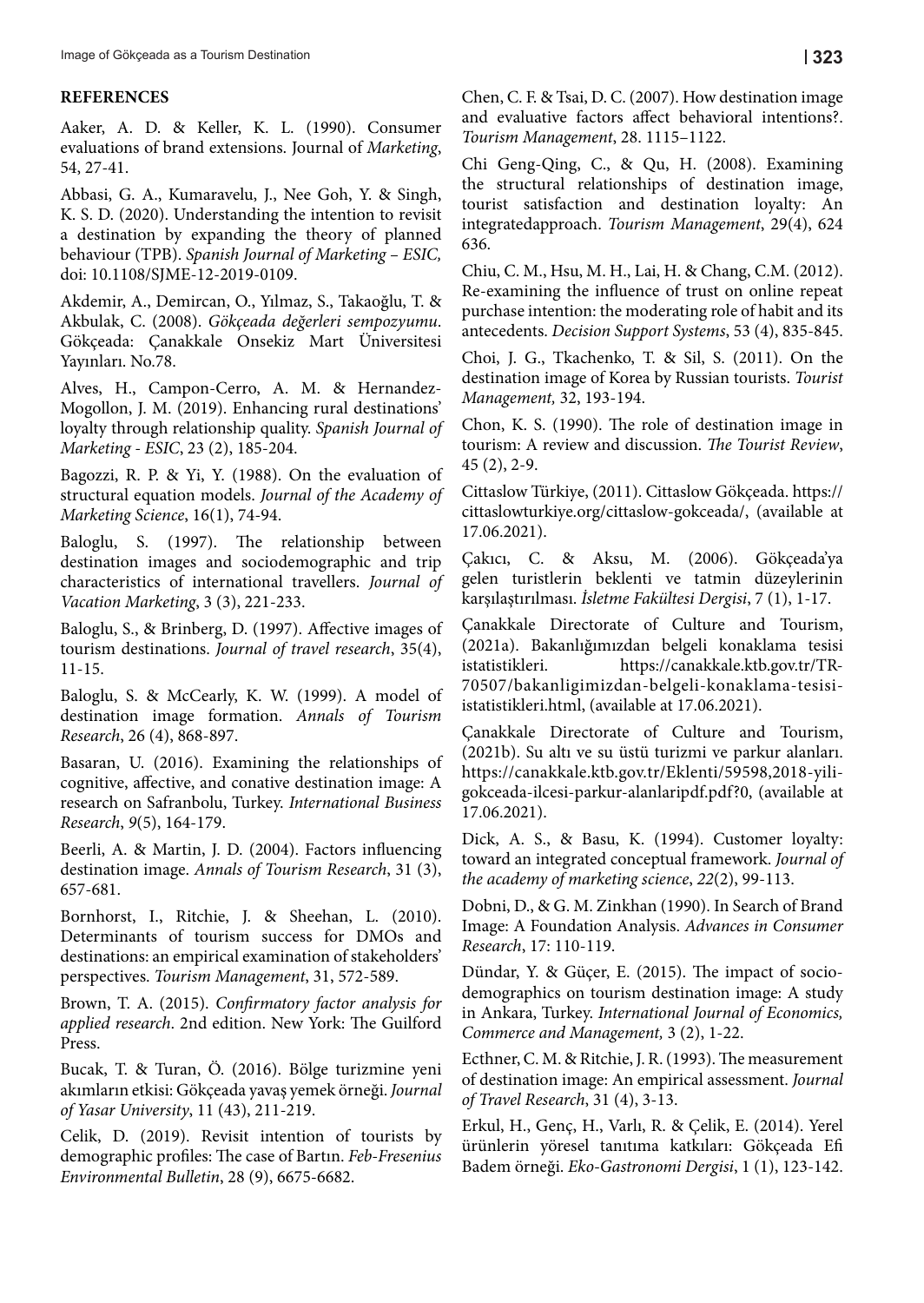Farhadi Andarabi, F. & Tunç Hassan, A. (2017). Yavaş şehirde bulunan turistik işletmelerinin estetik değerlerini belirlemek üzerine bir araştırma: Gökçeada örneği. *1st International Sustainable Tourism Congress / November 23-25, 2017 / Kastamonu-Turkey,* 118-131*.*

Fornell, C. & Larcker, D. F. (1981). Evaluating structural equation models with unobservable variables and measurement error. *Journal of marketing research*, 18(1), 39-50.

Gartner, W. C. (1994). Image formation process. *Journal of travel & tourism marketing*, *2*(2-3), 191-216.

Govers, R. F. & Kumar, K. (2007). Promoting tourism destination image. *Journal of Travel Research*, 46 (1), 15-23.

Gökçeada Municipality (2020). http:// www.gokceada.bel.tr/altsayfa. php?sayfam=altsayfadetay&detayid=16# (available at 24.01.2020).

Hair, J. F., Anderson, R. E., Babin, B. J. & Black, W. C. (2010). *Multivariate data analysis: A global perspective.* (Vol.7): Pearson Upper Saddle River.

Hosany, S., Ekinci, Y. & Uysal, M. (2007). Destination image and destination personality. *International Journal of Culture, Tourism and Hospitality Research*, 1 (1), 62-81.

Kaiser, H. (1974). An index of factor simplicity. *Psychometrika*, 39, 31–36.

Kenyon, J. A. & Boder, G. (2018). Exploring the domestic relationship between mega-events and destination image: The image impact of hosting the 2012 Olympic Games for the city of London. *Sport Management Review*, 21, 232–249.

Kim, K., Hallab, Z. & Kim, J. N. (2012). The moderating effect of travel experience in a destination on the relationship between the destination image and intention to revisit. *Journal of Hospitality Marketing & Management*, 21 (5), 486-505.

Kim, H. J., Park, J., Kim, M. & Ryu, K. (2013). Does perceived restaurant food healthiness matter? Its influence on value, satisfaction and revisit intentions in restaurant operations in South Korea. *International Journal of Hospitality Management*, 33, 397-405.

Konecnik, M. (2002). The image as a possible source of competitive advantage of the destination: The case of Slovenia. *Tourism Review*, 57 (1/2), 6–12.

Leh, F. C., Mokhtar, F., Z. & Rambeli, N. (2020). Influences of tourists' socio-demographic characteristics in determining the visits or re-visited to Perak's Hot Springs using logistic regression model. *Journal of Critical Reviews*, 7 (6), 516-522.

Loi, L. T. I., So, A. S. I., Lo, I. S. & Fong, L. H. N. (2017). Does the quality of tourist shuttles influence revisit intention through destination image and satisfaction? The case of Macao. *Journal of Hospitality and Tourism Management*, 32, 115-123.

Mayo, E. J., & Jarvis, L. P. (1981). *The Psychology of Leisure Travel*. Boston: CBI.

Melo, H. M. P., Moniz, A. I., Silva, P. J. P. & Batista, M. D. G. (2017). Tourist destination image and consumer behavior: The case of the Azores. *Journal of Spatial and Organizational Dynamics*, V (2), 73-82.

Arturo Molina, A., Gomez, M. & Consuegra, D. M. (2010). Tourism marketing information and destination image management. *African Journal of Business Management,* 4 (5), 722-728.

Munhurrun, P. R., Seebaluck, V. N. & Naidoo, P. (2015). Examining the structural relationships of destination image, perceived value, tourist satisfaction and loyalty: Case of Mauritius. *Procedia – Social and Behavioral Sciences*, 175, 252-259.

Öztürk, Y. & Şahbaz, R. P. (2019). Hizmet kalitesi, destinasyon imajı ve davranışsal niyetler arasındaki ilişkilerin incelenmesi: Ilgaz dağı milli parkı ziyaretçilerine yönelik bir araştırma. *Journal of Tourism and Gastronomy Studies*, 7 (4), 2962-2976.

Pandza Bajs, I. (2013). Tourist perceived value, relationship to satisfaction, and behavioral intentions: The example of the Croatian tourist destination Dubrovnik. *Journal of Travel Research*, 54 (1), 122-134.

Phillips, W. & Jang, S. S. (2007). Destination image and visit intention: Examining the moderating role of motivation. *Tourism Analysis,* 12, 319-326.

Phillips, W. M. J. & Jang, S. C. (2010). Destination image differences between visitors and non-visitors: A case of New York City. *International Journal of Tourism Research*, 16 (3), 235–254.

Qu, H., Kim, L. H. & Im, H. H. (2011). A model of destination branding: Integrating the concepts of the branding and destination image. *Tourism Management,* 32, 465-476.

Rafael, C. S. & Almeida, A. R. (2018). Sociodemographic tourist profile and destination image in online environment. *Journal of Advanced Management Science,* 5 (5), 373-379.

Russel, J. A., L. M. Ward, & G. Pratt (1981). Affective quality attributed to environments: A factor analytic study. *Environment and Behavior,* 13, 259-288.

Saçlı, Ç., Ersöz, B. & Kahraman, C. Ö. (2019). Etkinlik katılımcılarının destinasyon imajı algılarının tekrar ziyaret etme eğilimleri üzerine etkisi: Portakal çiçeği karnavalı örneği. *Ç.Ü. Sosyal Bilimler Enstitüsü Dergisi*, 28 (1), 178-190.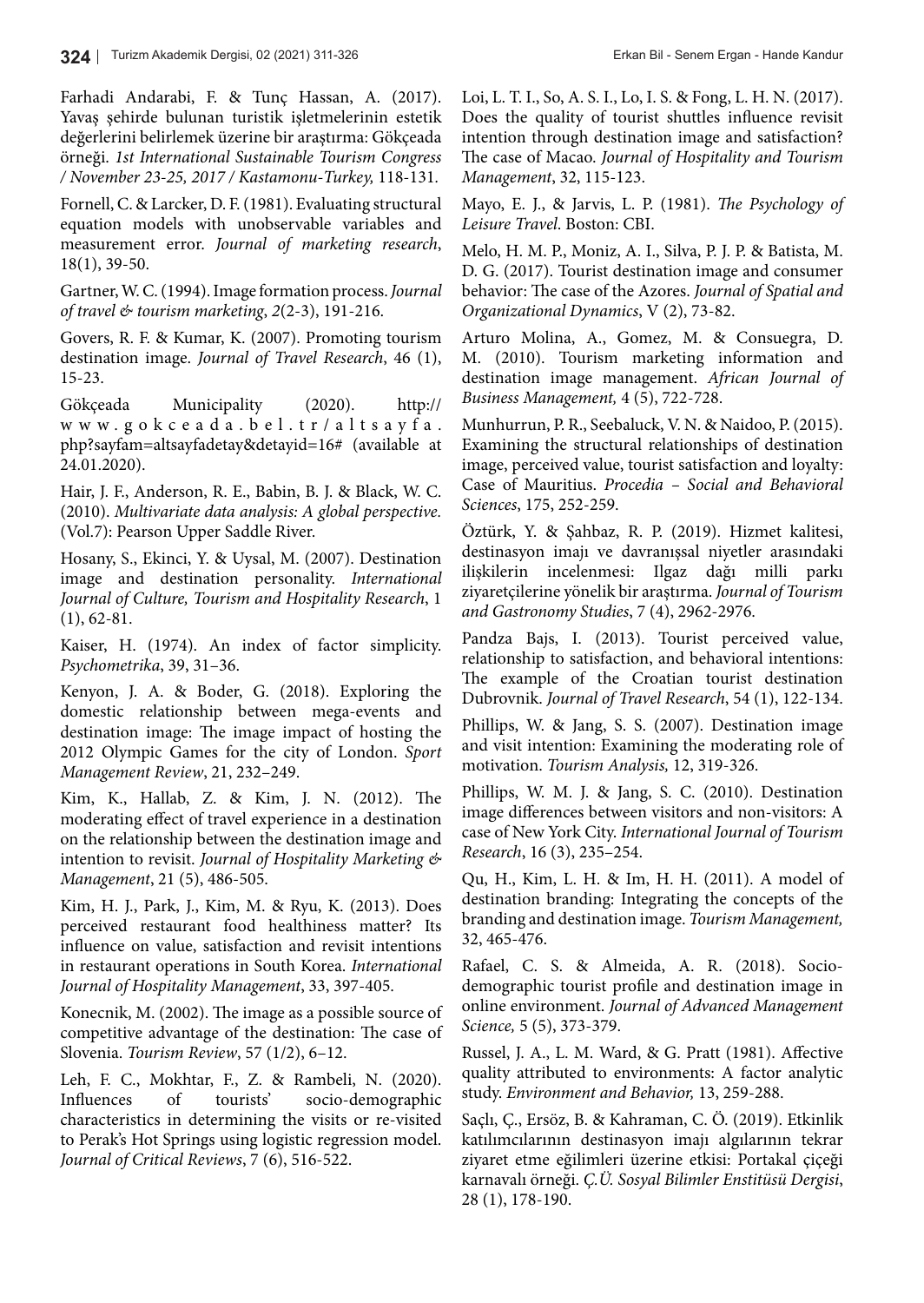Severt, K. & Hahm, J. J. (2020). Impact of political event and political affliation on destination image and a longitudinal approach of image change. *Journal of Destination Marketing & Management,* 15, 1-10.

Shafiee, M. M., Tabaeeian, R. A. & Tavakoli, H. (2016). The effect of destination image on tourist satisfaction, intention to revisit and WOM: An empirical research in Foursquare social media. *10th International Conference on e-Commerce in Developing Countries: With focus on e-Tourism*, 1-8.

Sharifpour, M., Walters, G., Ritchie, B., & Winter, C. (2014). Investigating the role of prior knowledge in tourist decision making: A structural equation model of risk perceptions and information search. *Journal of Travel Research*, 53 (3), 307–322.

Sirakaya, E. & Woodside, A. (2005). Building and testing theories of decision making by travelers. *Tourism Management*, 26 (6), 815-832.

Solomon, E. N. (2009). *Destination selection determinants and revisit intentions: The role of satisfaction and sociodemographic factors*. University of Ghana.

Stern, E., & S. Krakover (1993). The formation of a composite urban image. *Geographical Analysis*, 25 (2), 130-146.

Stylos, N., Bellou, V., Andronikidis, A. & Vassiliadis, C. A. (2017). Linking the dots among destination images, place attachment, and revisit intentions: A study among British and Russian tourists. *Tourism Management*, 60, 15-29.

Suhartanto, D., Lu, C. Y., Hussein, A. S. & Chen, B. T. (2018). Scrutinizing shopper and retailer perception on shopping destination image. *Advances in Hospitality and Tourism Research (AHTR)*, 6 (2), 169-187.

Şahbaz, R. P. & Kılıçlar, A. (2009). Filmlerin ve televizyon dizilerinin destinasyon imajına etkileri. *İşletme Araştırmaları Dergisi*, 1 (1), 31-52.

Tasci, A. D. A., & Gartner, W. C. (2007). Destination image and its functional relationships. *Journal of Travel Research*, 45(4), 413–425.

Tosun, C., Dededoğlu, B. B. & Fyall, A. (2015). Destination service quality, affective image and revisit intention: The moderating role of past experience. *Journal of Destination Marketing & Management,* 4 (4), 222-234.

Vatan, A. & Zengin, B. (2019). Destinasyon pazarlaması kapsamında Bilecik ili turizminin değerlendirilmesine yönelik paydaş analizi. *Selçuk Üniversitesi Sosyal Bilimler Meslek Yüksekokulu Dergisi*, 22 (1), 272-288.

Wang, C. Y., & Hsu, M. K. (2010). The relationships of destination image, satisfaction, and behavioral intentions: An integrated model. *Journal of Travel & Tourism Marketing*, *27*(8), 829-843.

Wang, D., Chan, H. R. & Pan, S. (2014). The impacts of mass media on organic destination image: A case study of Singapore. *Asia Pacific Journal of Tourism Research*, 20 (8), 860–874.

Xu, J., Chan, T. Z. & Pratt, S. (2018). Destination image of Taiwan from the perspective of Hong Kong residents: Revisiting structural relationships between destination image attributes and behavioral intention. *International Journal of Hospitality & Tourism Administration*, 19 (3), 289-310.

Yang, J., Yuan, B. & Hu, P. (2009). Tourism destination image and visit intention: Examining the role of familiarity. *Journal of China Tourism Research*, 5, 174- 187.

Yüce, A. & Samsa, Ç. (2019). The effect of the destination image on the revisit intention: The case of Kars. *Kafkas University Economics and Administrative Sciences Faculty KAUJEASF*, 10 (19), 131-150.

Zhang, H., Xiaoxiao, F., Cai, L. A. & Lu, L. (2014). Destination image and tourist loyalty: A meta-analysis. *Tourism Management*, 40, 213-223.